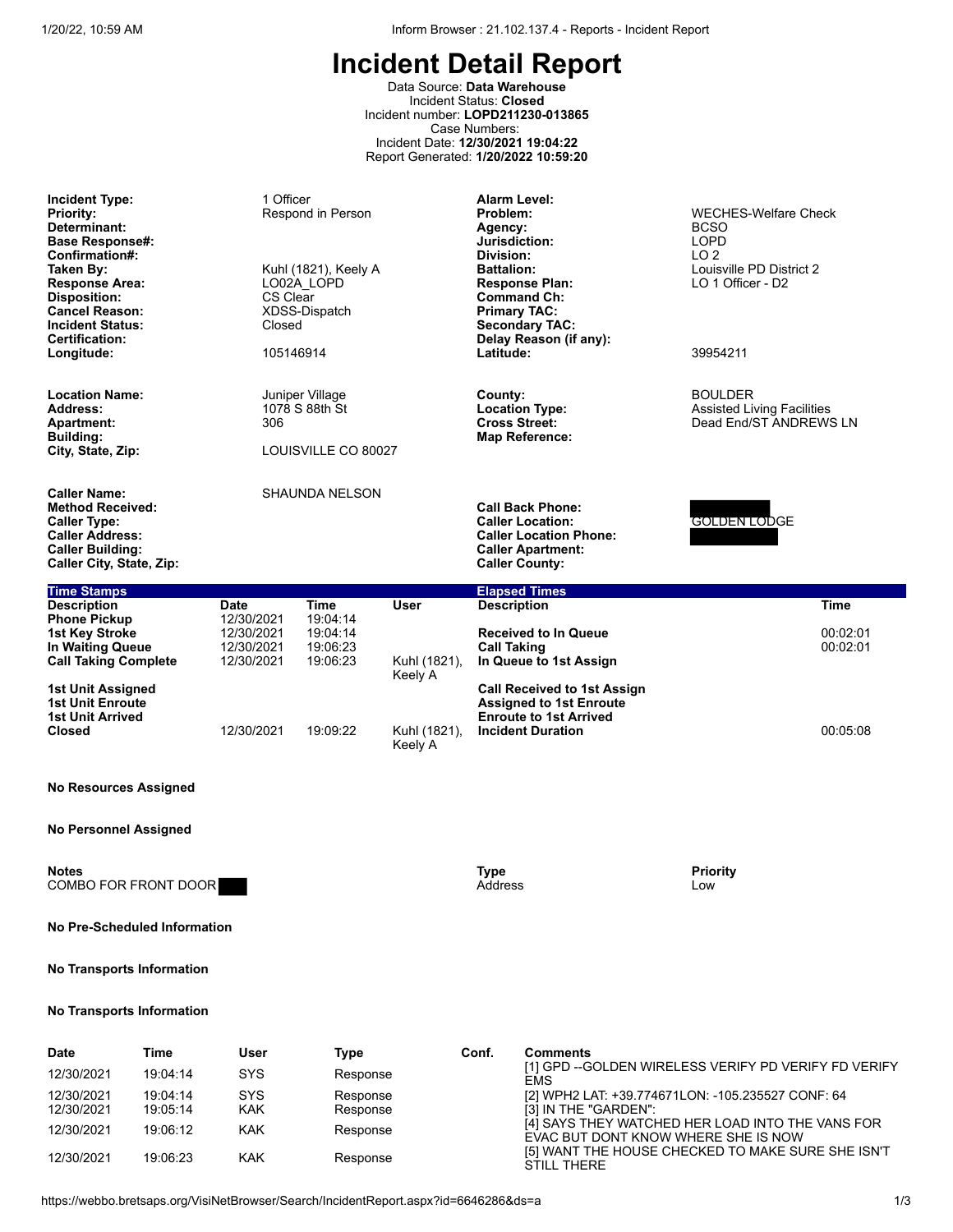## **No Address Changes**

### **No Priority Changes**

#### **No Alarm Level Changes**

| <b>Date</b> | Time     | Radio | <b>Activity</b>           | Location        | Log Entry                                                                                                                                      | User       |
|-------------|----------|-------|---------------------------|-----------------|------------------------------------------------------------------------------------------------------------------------------------------------|------------|
| 12/30/2021  | 19:04:14 |       | <b>Read Comment</b>       |                 | Comment for Incident 286 was marked<br>as read.                                                                                                | <b>KAK</b> |
| 12/30/2021  | 19:06:22 |       | <b>Problem Nature</b>     |                 | Incident problem nature changed from<br><blank> to WECHES-Welfare<br/>Check~BCSO</blank>                                                       | <b>KAK</b> |
| 12/30/2021  | 19:06:23 |       | <b>ANI/ALI Statistics</b> |                 | INT Insert:Dec 30 2021 19:04:14 / INT<br>SendNP:Dec 30 2021 19:04:13 / WS<br>RecvNP:Dec 30 2021 19:04:14 / WS<br>Process: Dec 30 2021 19:06:23 | <b>KAK</b> |
| 12/30/2021  | 19:06:23 |       | <b>Read Comment</b>       |                 | Comment for Incident 286 was Marked<br>as Read.                                                                                                | <b>KAK</b> |
| 12/30/2021  | 19:06:23 |       | <b>Read Comment</b>       | 1078 S 88th St  | Comment for Incident 286 was marked<br>as read.                                                                                                | <b>KAK</b> |
| 12/30/2021  | 19:06:25 |       | Read Incident             |                 | Incident 286 was Marked as Read.                                                                                                               | <b>KAK</b> |
| 12/30/2021  | 19:06:25 |       | <b>Read Comment</b>       |                 | Comment for Incident 286 was Marked<br>as Read.                                                                                                | <b>KAK</b> |
| 12/30/2021  | 19:06:35 |       | <b>UserAction</b>         |                 | User clicked Exit/Save                                                                                                                         | <b>KAK</b> |
| 12/30/2021  | 19:07:02 |       | <b>UserAction</b>         |                 | User clicked Exit/Save                                                                                                                         | JC         |
| 12/30/2021  | 19:07:03 |       | <b>UserAction</b>         |                 | User clicked Exit/Save                                                                                                                         | <b>GW</b>  |
| 12/30/2021  | 19:07:17 |       | <b>UserAction</b>         |                 | User clicked Exit/Save                                                                                                                         | AG         |
| 12/30/2021  | 19:07:29 |       | <b>UserAction</b>         |                 | User clicked Exit/Save                                                                                                                         | KB         |
| 12/30/2021  | 19:09:11 |       | <b>UserAction</b>         |                 | User clicked Exit/Save                                                                                                                         | KB         |
| 12/30/2021  | 19:09:17 |       | <b>UserAction</b>         |                 | <b>User clicked Cancel</b>                                                                                                                     | AG         |
| 12/30/2021  | 19:09:18 |       | <b>UserAction</b>         |                 | User clicked Cancel                                                                                                                            | <b>KAK</b> |
| 12/30/2021  | 19:09:19 |       | <b>UserAction</b>         |                 | User clicked Exit/Save                                                                                                                         | MM         |
| 12/30/2021  | 19:09:20 |       | <b>Cancel Response</b>    | Juniper Village | Cancellation Reason: XDSS-Dispatch,<br>Response Disposition: ZS Aired                                                                          | AG         |
| 12/30/2021  | 19:09:22 |       | <b>Cancel Response</b>    | Juniper Village | Cancellation Reason: XDSS-Dispatch,<br>Response Disposition: CS Clear                                                                          | <b>KAK</b> |
| 12/30/2021  | 19:09:47 |       | <b>UserAction</b>         |                 | User clicked Exit/Save                                                                                                                         | <b>GW</b>  |
| 12/30/2021  | 19:50:39 |       | <b>UserAction</b>         |                 | User clicked Exit/Save                                                                                                                         | MM         |

| <b>Date</b>                       | Time                 | <b>Field</b>                 | <b>Changed From</b>               | <b>Changed To</b>           | Reason                          | <b>Table</b>                                                                                | <b>Workstation User</b>      |
|-----------------------------------|----------------------|------------------------------|-----------------------------------|-----------------------------|---------------------------------|---------------------------------------------------------------------------------------------|------------------------------|
| 12/30/2021                        | 19:04:14             | Call Back Phone              |                                   |                             | (Response<br>Viewer)            | Response Master Incident                                                                    | BCSO-DC03KAK                 |
| 12/30/2021                        | 19:04:14             | <b>Agency Name</b>           |                                   | <b>BCSO</b>                 | (Response<br>Viewer)            | Incident                                                                                    | BCSO-DC03KAK                 |
| 12/30/2021                        | 19:04:14             | <b>Call Back Phone</b>       |                                   |                             | (Response<br>Viewer)            | Incident                                                                                    | BCSO-DC03KAK                 |
| 12/30/2021                        | 19:04:14             | <b>Unread Comment</b>        | False                             | True                        | (Response<br>Viewer)            | Incident                                                                                    | BCSO-DC03KAK                 |
| 12/30/2021<br>12/30/2021          | 19:04:16<br>19:04:17 | Address<br>Caller Name       | (Blank)                           | (Blank)<br><b>VERIZON</b>   | New Entry<br>(Response          | Response Master Incident<br>Response Master Incident                                        | BCSO-DC03KAK<br>BCSO-DC03KAK |
| 12/30/2021                        | 19:04:19             | Caller Name                  | <b>VERIZON</b><br><b>WIRELESS</b> | <b>WIRELESS</b>             | Viewer)<br>(Response<br>Viewer) | Response Master Incident                                                                    | BCSO-DC03KAK                 |
| 12/30/2021<br>12/30/2021          | 19:04:25<br>19:04:26 | Address<br>Jurisdiction      | (Blank)                           | 1078 S 88<br><b>LOPD</b>    | New Entry<br>(Response          | Response Master Incident<br>Response Master Incident                                        | BCSO-DC03KAK<br>BCSO-DC03KAK |
| 12/30/2021                        | 19:04:26             | <b>Division</b>              |                                   | LO <sub>2</sub>             | Viewer)<br>(Response<br>Viewer) | Response Master Incident                                                                    | BCSO-DC03KAK                 |
| 12/30/2021                        | 19:04:26             | <b>Battalion</b>             |                                   | Louisville PD District<br>2 | (Response<br>Viewer)            | Response Master Incident BCSO-DC03KAK                                                       |                              |
| 12/30/2021 19:04:26               |                      | Response Area                |                                   | LO02A LOPD                  | (Response<br>Viewer)            | Response Master Incident BCSO-DC03KAK                                                       |                              |
| 12/30/2021 19:04:26               |                      | <b>ResponsePlanType</b>      | 0                                 | 0                           | (Response<br>Viewer)            | Response_Master_Incident BCSO-DC03KAK                                                       |                              |
| 12/30/2021 19:04:26               |                      | Address                      | 1078 S 88                         | 1078 S 88TH ST              | Premise<br>Verified             | Response_Master_Incident BCSO-DC03KAK                                                       |                              |
| 12/30/2021 19:04:26               |                      | City                         |                                   | <b>LOUISVILLE</b>           | Updated<br>City                 | Response_Master_Incident BCSO-DC03KAK                                                       |                              |
| 12/30/2021 19:04:26               |                      | Latitude                     | $\Omega$                          | 39954211                    | Premise<br>Verified             | Response_Master_Incident BCSO-DC03KAK                                                       |                              |
| 12/30/2021 19:04:26               |                      | Longitude                    | 0                                 | 105146914                   | Premise<br>Verified             | Response_Master_Incident BCSO-DC03KAK                                                       |                              |
| 12/30/2021 19:04:26               |                      | <b>Caller Location Phone</b> |                                   |                             | (Response<br>Viewer)            | Incident                                                                                    | BCSO-DC03KAK                 |
| 12/30/2021<br>12/30/2021 19:05:02 | 19:04:56             | Field Data<br>Apartment      |                                   | <b>SUE LOWE</b><br>306      | (Response)                      | Key Details Response User Data Fields BCSO-DC03KAK<br>Response Master Incident BCSO-DC03KAK |                              |
|                                   |                      |                              |                                   |                             |                                 |                                                                                             |                              |

| Changed To             | Reason               | rapie                                 | workstation user |
|------------------------|----------------------|---------------------------------------|------------------|
|                        | (Response<br>Viewer) | Response Master Incident              | BCSO-DC03KAK     |
| <b>BCSO</b>            | (Response<br>Viewer) | Incident                              | BCSO-DC03KAK     |
|                        | (Response<br>Viewer) | Incident                              | BCSO-DC03KAK     |
| True                   | (Response<br>Viewer) | Incident                              | BCSO-DC03KAK     |
| (Blank)                | New Entry            | Response Master Incident              | BCSO-DC03KAK     |
| <b>VERIZON</b>         | (Response            | Response Master Incident              | BCSO-DC03KAK     |
| <b>WIRELESS</b>        | Viewer)              |                                       |                  |
|                        | (Response<br>Viewer) | Response Master Incident              | BCSO-DC03KAK     |
| 1078 S 88              | New Entry            | Response Master Incident              | BCSO-DC03KAK     |
| <b>LOPD</b>            | (Response            | Response_Master_Incident              | BCSO-DC03KAK     |
|                        | Viewer)              |                                       |                  |
| LO <sub>2</sub>        | (Response            | Response Master Incident              | BCSO-DC03KAK     |
|                        | Viewer)              |                                       |                  |
| Louisville PD District | (Response            | Response Master Incident              | BCSO-DC03KAK     |
| 2                      | Viewer)              |                                       |                  |
| LO02A LOPD             | (Response<br>Viewer) | Response Master Incident              | BCSO-DC03KAK     |
| 0                      | (Response<br>Viewer) | Response Master Incident              | BCSO-DC03KAK     |
| 1078 S 88TH ST         | Premise<br>Verified  | Response Master Incident              | BCSO-DC03KAK     |
| <b>LOUISVILLE</b>      | Updated<br>City      | Response Master Incident              | BCSO-DC03KAK     |
| 39954211               | Premise              | Response Master Incident              | BCSO-DC03KAK     |
|                        | Verified             |                                       |                  |
| 105146914              | Premise<br>Verified  | Response Master Incident              | BCSO-DC03KAK     |
|                        | (Response<br>Viewer) | Incident                              | BCSO-DC03KAK     |
| <b>SUE LOWE</b>        | Key Details          | Response_User_Data_FieldsBCSO-DC03KAK |                  |
| 306                    | (Response            | Response Master Incident BCSO-DC03KAK |                  |
|                        |                      |                                       |                  |

https://webbo.bretsaps.org/VisiNetBrowser/Search/IncidentReport.aspx?id=6646286&ds=a 2/3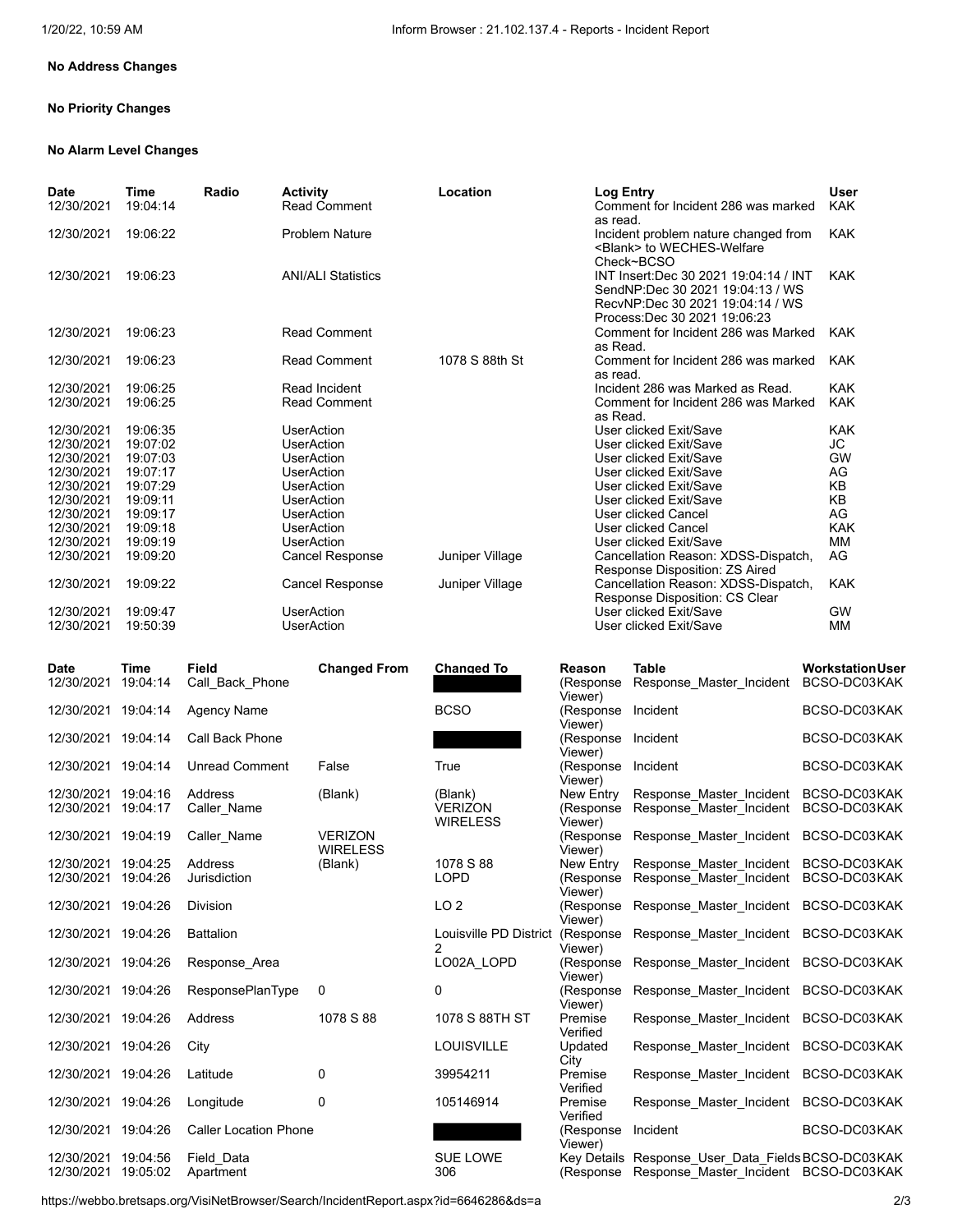1/20/22, 10:59 AM Inform Browser : 21.102.137.4 - Reports - Incident Report

|                     |          |                             |       |                                | Viewer)               |                          |              |
|---------------------|----------|-----------------------------|-------|--------------------------------|-----------------------|--------------------------|--------------|
| 12/30/2021 19:05:31 |          | Caller Location Name        |       | <b>GOLDEN LODGE</b>            | (Response<br>Viewer)  | Response Master Incident | BCSO-DC03KAK |
| 12/30/2021          | 19:05:38 | Caller Name                 |       | <b>SHAUNDA NELSON</b>          | (Response<br>Viewer)  | Response Master Incident | BCSO-DC03KAK |
| 12/30/2021          | 19:05:46 | Call Back Phone             |       |                                | (Response<br>Viewer)  | Response Master Incident | BCSO-DC03KAK |
| 12/30/2021          | 19:05:46 | Call Back Phone             |       |                                | (Response<br>Viewer)  | Incident                 | BCSO-DC03KAK |
| 12/30/2021          | 19:06:22 | Problem                     |       | <b>WECHES-Welfare</b><br>Check | (Response<br>Viewer)  | Response Master Incident | BCSO-DC03KAK |
| 12/30/2021          | 19:06:22 | Response Plan               |       | LO 1 Officer - D2              | (Response<br>Viewer)  | Response Master Incident | BCSO-DC03KAK |
| 12/30/2021          | 19:06:22 | DispatchLevel               |       | Default                        | (Response<br>Viewer)  | Response Master Incident | BCSO-DC03KAK |
| 12/30/2021          | 19:06:22 | <b>ResponsePlanType</b>     | 0     |                                | (Response<br>Viewer)  | Response_Master_Incident | BCSO-DC03KAK |
| 12/30/2021          | 19:06:22 | <b>Priority Description</b> |       | Respond in Person              |                       | Response Master Incident | BCSO-DC03KAK |
| 12/30/2021          | 19:06:22 | Priority Number             | 0     |                                |                       | Response Master Incident | BCSO-DC03KAK |
| 12/30/2021          | 19:06:22 | Incident Type               |       | 1 Officer                      | (Response<br>Viewer)  | Response Master Incident | BCSO-DC03KAK |
| 12/30/2021          | 19:06:23 | <b>Read Comment</b>         | False | True                           | (Response<br>Viewer)  | Response Master Incident | BCSO-DC03KAK |
| 12/30/2021          | 19:06:23 | <b>Unread Comment</b>       | False | True                           | (Response<br>Viewer)  | Incident                 | BCSO-DC03KAK |
| 12/30/2021          | 19:06:25 | Read Call                   | False | True                           | (Response)<br>Viewer) | Response_Master_Incident | BCSO-DC03KAK |
| 12/30/2021          | 19:06:25 | <b>Read Comment</b>         | False | True                           | (Response<br>Viewer)  | Response Master Incident | BCSO-DC03KAK |
|                     |          |                             |       |                                |                       |                          |              |

#### **No Custom Time Stamps**

**Description**<br>Key Details

**No Attachment**

**Description Data User** Key Details SUE LOWE KAK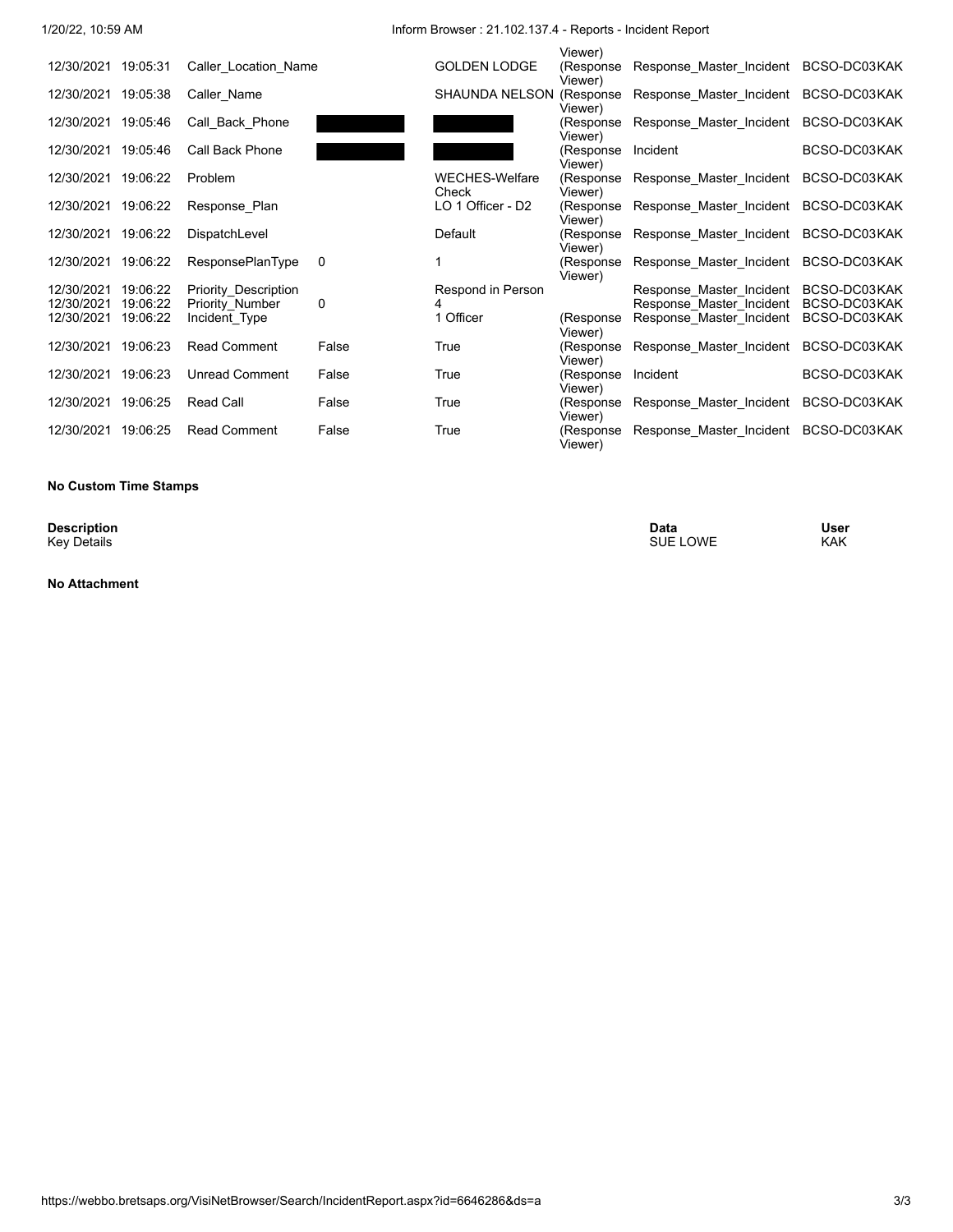Data Source: **Data Warehouse** Incident Status: **Closed** Incident number: **LOPD211230-013866** Case Numbers: Incident Date: **12/30/2021 19:13:28** Report Generated: **1/20/2022 10:59:53**

**Incident Type:** 1 Officer 1 Officer **Alarm Level:**<br> **Priority: Alarm Level:** Respond in Person **Alarm Level: Problem: Priority:** The Respond in Person **Problem:** Problem: ASSISS-Assist<br> **Determinant:** BCSO **Determinant: Agency:** BCSO **Base Response#: Jurisdiction:** LOPD **Confirmation#: Division:** LO 1 **Taken By:** Gagliardi (1835), Ashley **Battalion:** Louisville PD District 1 **Response Area:** LO01A\_LOPD **Response Plan:** LO 1 Officer - D1 **Command Ch:**<br>Primary TAC: **Cancel Reason:**<br> **Primary Tack Contrary Tack Contrary Tack**<br> **Primary Tack Contrary Tack Contrary Tack Contrary Tack Contrary Tack Contrary Tack Contrary Tack Contrary Tack Contrary Tack Contrary Tack Contrary Tack Contra Incident Status: The Closed Secondary TAC:**<br>
Closed Secondary TAC: Secondary TAC: Secondary TAC: Secondary TAC: Secondary TAC: Secondary TAC: Secondary TAC: **Certification: Delay Reason (if any): Longitude:** 105124313 **Latitude:** 39986957 **Location Name: Location Name:** The County County: Example 20 Location Name: EXALDER<br>
Address: The County: The South Boulder Rd Location Type: The Retail Store Retail Store **Address:** 1375 E South Boulder Rd **Cross Street:** 1375 E South Boulder Rd **Cross Street: Apartment: Cross Street:** COURTESY RD/PLAZA DR **Building: Map Reference: City, State, Zip:** LOUISVILLE CO 80027 **Caller Name: Method Received: Call Back Phone:** 303-673-1811 **Caller Type: Caller Location: Caller Address: Caller Location Phone: Caller Apartment:**<br>Caller County: **Caller City, State, Zip: Caller County: Time Stamps Elapsed Times Description Date Time User Description Time Phone Pickup 12/30/2021 19:13:28<br><b>1st Key Stroke** 12/30/2021 19:13:28 **12/30/2021 19:13:28 Received to In Queue** 12/30/2021 19:13:28 00:00:00<br>12/30/2021 19:13:28 **Call Taking** 00:00:00 **In Waiting Queue** 12/30/2021 19:13:28 **Call Taking** 00:00:00 **Call Taking Complete** (1835), Ashley **In Queue to 1st Assign 1st Unit Assigned** 12/30/2021 19:13:28 **Call Received to 1st Assign** 00:00:00 **1st Unit Enroute** 12/30/2021 19:13:28 **Assigned to 1st Enroute** 00:00:00 **1st Unit Arrived** 12/30/2021 19:13:28 **Enroute to 1st Arrived** 00:00:00 12/30/2021 (1835), Ashley **Incident Duration** 

|               | Primary |          |                            |          |        |          |                  | Delay |                 | Odm. | Odm. | Cancel                      |
|---------------|---------|----------|----------------------------|----------|--------|----------|------------------|-------|-----------------|------|------|-----------------------------|
| Unit<br>P304S | Flag    | Assianed | <b>Disposition Enroute</b> |          | Staged | Arrived  | At Patient Avail |       | <b>Complete</b> |      |      | <b>EnrouteArrivedReason</b> |
|               |         | 19:13:28 | CS Clear                   | 19:13:28 |        | 19:13:28 |                  |       | 19:15:19        |      |      |                             |

**No Personnel Assigned**

**No Caution Notes found**

**No Pre-Scheduled Information**

**No Transports Information**

**No Transports Information**

**No Comments**

**No Address Changes**

#### **No Priority Changes**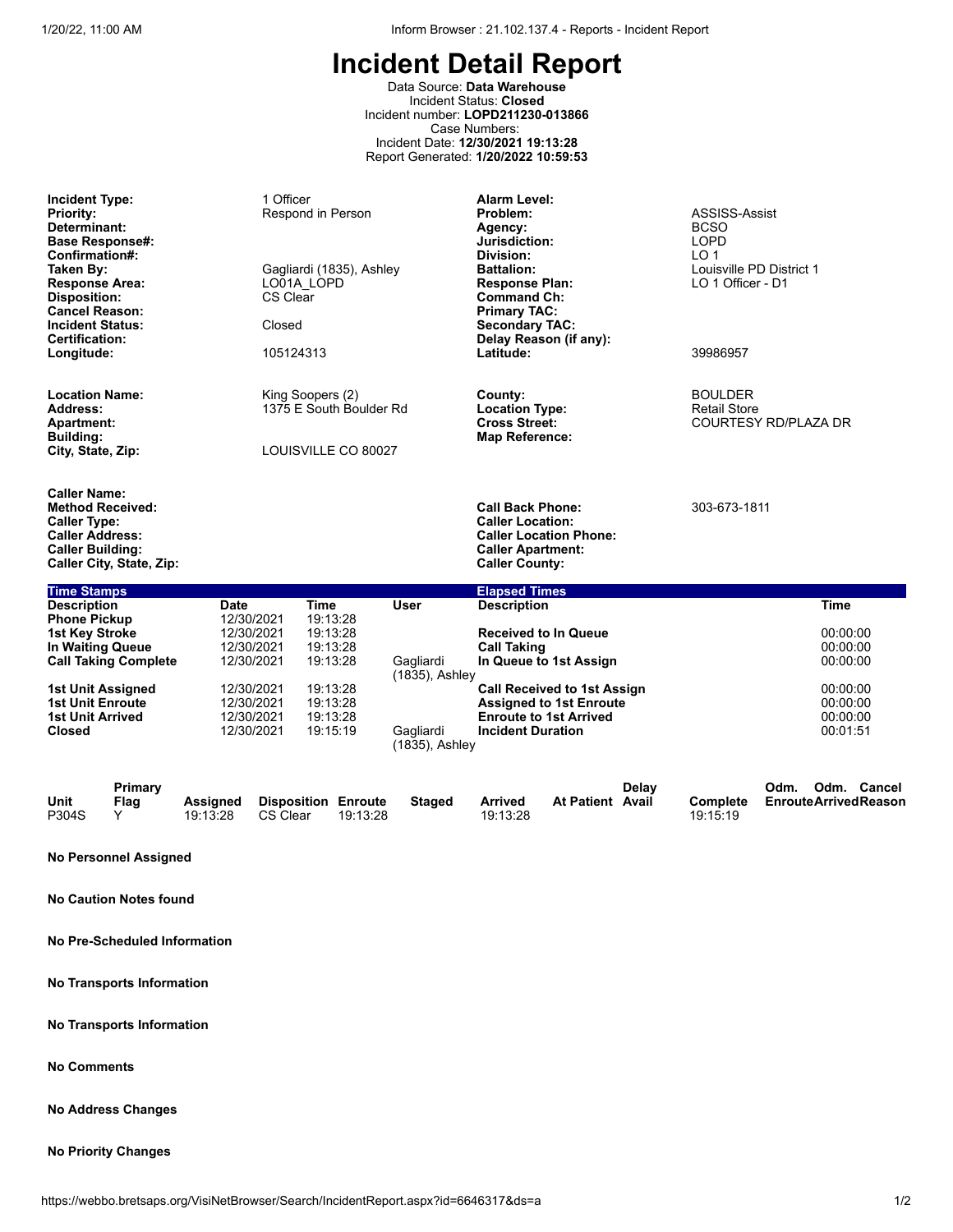# **No Alarm Level Changes**

| <b>Date</b><br>12/30/2021 | Time<br>19:13:29 | Radio<br>P304S              | <b>Activity</b><br><b>AR Arrival</b> | Location<br>1375 E South Boulder Rd<br>[King Soopers (2)] | <b>Log Entry</b>               |                                                 | <b>User</b><br>AG                      |
|---------------------------|------------------|-----------------------------|--------------------------------------|-----------------------------------------------------------|--------------------------------|-------------------------------------------------|----------------------------------------|
| 12/30/2021                | 19:15:19         | P304S                       | <b>Disposition</b>                   | King Soopers (2)                                          | CS Clear                       |                                                 | AG                                     |
| 12/30/2021                | 19:15:19         | P304S                       | <b>IS In Service</b>                 | 1375 E South Boulder Rd<br>[King Soopers (2)]             |                                | Unit Cleared From Incident<br>LOPD211230-013866 | AG                                     |
| 12/30/2021                | 19:15:19         | P304S                       | <b>Response Closed</b>               | King Soopers (2)                                          |                                | Response Disposition: CS Clear                  | AG                                     |
| <b>Date</b><br>12/30/2021 | Time<br>19:13:28 | Field<br>Call Back<br>Phone | <b>Changed From</b>                  | <b>Changed To</b><br>303-673-1811                         | Reason<br>(Response<br>Viewer) | Table<br>Incident                               | <b>Workstation User</b><br>BCSO-DC01AG |

#### **No Custom Time Stamps**

#### **No Custom Data Fields**

#### **No Attachment**

https://webbo.bretsaps.org/VisiNetBrowser/Search/IncidentReport.aspx?id=6646317&ds=a 2/2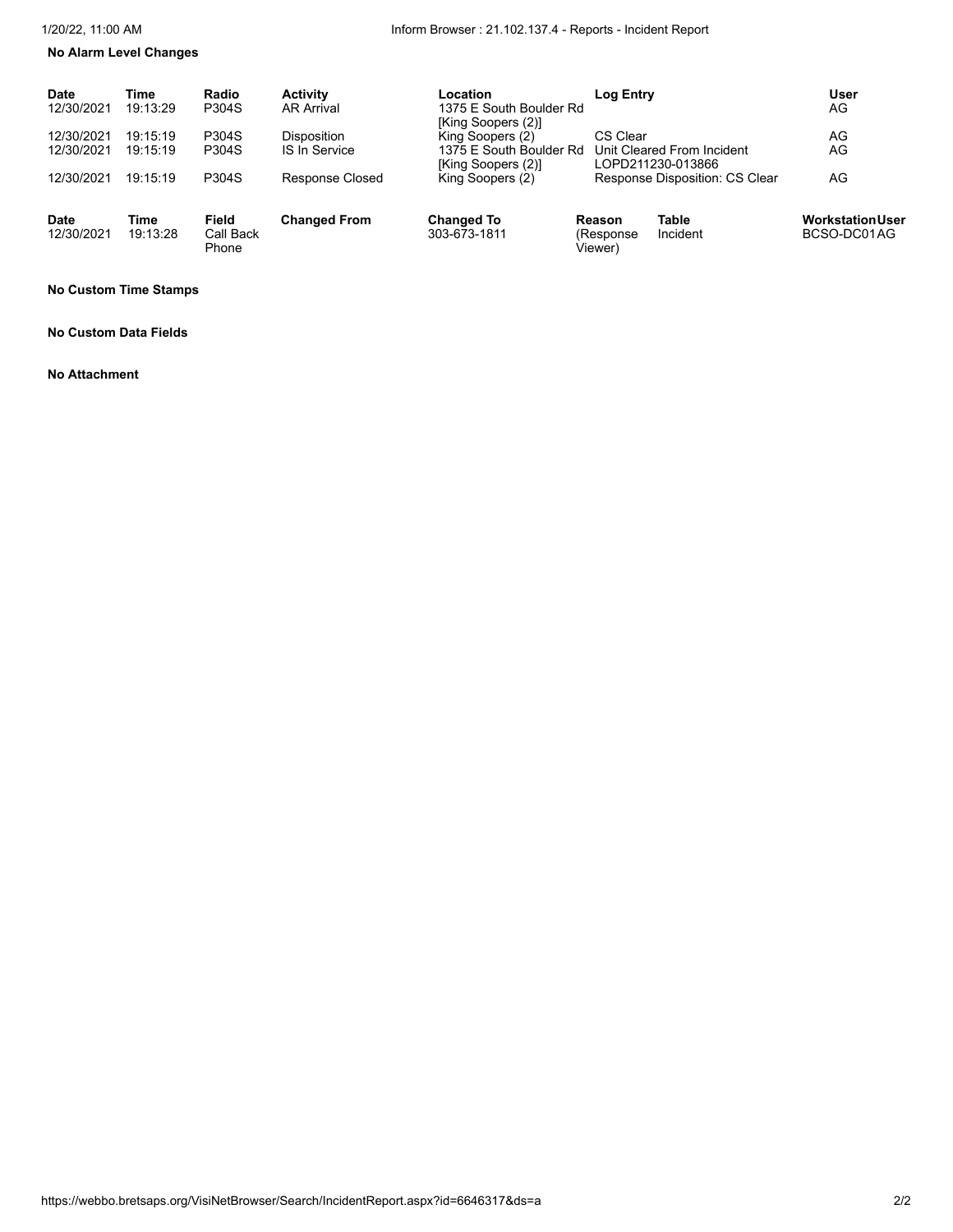Data Source: **Data Warehouse** Incident Status: **Closed** Incident number: **BCSO211230-046385** Case Numbers: Incident Date: **12/30/2021 19:15:39** Report Generated: **1/19/2022 16:56:38**

| <b>Incident Type:</b><br><b>Priority:</b><br>Determinant:<br><b>Base Response#:</b><br>Confirmation#:<br>Taken By:<br><b>Response Area:</b><br><b>Disposition:</b><br><b>Cancel Reason:</b><br><b>Incident Status:</b><br><b>Certification:</b><br>Longitude: | 1 Officer<br>In Progress<br>McDaniel (1825), Molly<br>BC6A BCSO<br>CS Clear<br>Closed<br>105231893                                                                                                | <b>Alarm Level:</b><br>Problem:<br>Agency:<br>Jurisdiction:<br>Division:<br><b>Battalion:</b><br><b>Response Plan:</b><br><b>Command Ch:</b><br><b>Primary TAC:</b><br><b>Secondary TAC:</b><br>Latitude: | Delay Reason (if any):                                                                                                                                                                     | FIWILS-Wildland/Grass Fire<br><b>BCSO</b><br><b>BCSO</b><br>BC <sub>6</sub><br><b>BCSO District 6</b><br>BC 1 Officer - D6<br>39953624 |                                                                                           |
|---------------------------------------------------------------------------------------------------------------------------------------------------------------------------------------------------------------------------------------------------------------|---------------------------------------------------------------------------------------------------------------------------------------------------------------------------------------------------|-----------------------------------------------------------------------------------------------------------------------------------------------------------------------------------------------------------|--------------------------------------------------------------------------------------------------------------------------------------------------------------------------------------------|----------------------------------------------------------------------------------------------------------------------------------------|-------------------------------------------------------------------------------------------|
| <b>Location Name:</b><br>Address:<br><b>Apartment:</b><br>Building:<br>City, State, Zip:                                                                                                                                                                      | Eldorado Springs Dr / S Foothills HwyLocation Type:<br>BOULDER COUNTY CO 80305                                                                                                                    | County:<br><b>Cross Street:</b><br><b>Map Reference:</b>                                                                                                                                                  |                                                                                                                                                                                            | <b>BOULDER</b>                                                                                                                         |                                                                                           |
| <b>Caller Name:</b><br><b>Method Received:</b><br><b>Caller Type:</b><br><b>Caller Address:</b><br><b>Caller Building:</b><br>Caller City, State, Zip:                                                                                                        | <b>JACK</b>                                                                                                                                                                                       | <b>Caller Location:</b><br><b>Caller County:</b>                                                                                                                                                          | <b>Call Back Phone:</b><br><b>Caller Location Phone:</b><br><b>Caller Apartment:</b>                                                                                                       | 1955 WASHINGTON ST - SW                                                                                                                |                                                                                           |
| <b>Time Stamps</b>                                                                                                                                                                                                                                            |                                                                                                                                                                                                   | <b>Elapsed Times</b>                                                                                                                                                                                      |                                                                                                                                                                                            |                                                                                                                                        |                                                                                           |
| <b>Description</b><br><b>Date</b><br><b>Phone Pickup</b><br>1st Key Stroke<br><b>In Waiting Queue</b><br><b>Call Taking Complete</b><br><b>1st Unit Assigned</b><br><b>1st Unit Enroute</b><br><b>1st Unit Arrived</b><br><b>Closed</b>                       | <b>Time</b><br>12/30/2021<br>19:15:30<br>12/30/2021<br>19:15:30<br>12/30/2021<br>19:16:44<br>12/30/2021<br>19:16:45<br>12/30/2021<br>19:19:49<br>12/30/2021<br>19:19:49<br>19:20:11<br>12/30/2021 | <b>User</b><br><b>Description</b><br><b>Call Taking</b><br>McDaniel<br>(1825), Molly<br>Gagliardi<br>(1835), Ashley                                                                                       | <b>Received to In Queue</b><br>In Queue to 1st Assign<br><b>Call Received to 1st Assign</b><br><b>Assigned to 1st Enroute</b><br><b>Enroute to 1st Arrived</b><br><b>Incident Duration</b> |                                                                                                                                        | <b>Time</b><br>00:01:05<br>00:01:06<br>00:03:05.4<br>00:04:19.4<br>00:00:00.0<br>00:04:41 |
| Primary<br>Unit<br>Flag<br><b>Assigned</b><br>643<br>Y<br>19:19:49                                                                                                                                                                                            | <b>Disposition Enroute</b><br>CS Clear<br>19:19:49                                                                                                                                                | <b>Staged</b><br><b>Arrived</b>                                                                                                                                                                           | Delay<br><b>At Patient Avail</b>                                                                                                                                                           | Odm.<br>Complete<br>19:20:11                                                                                                           | Odm. Cancel<br><b>EnrouteArrivedReason</b>                                                |

**Unit Name** Conrad (643), Mason (S101445)

**No Caution Notes found**

**No Pre-Scheduled Information**

### **No Transports Information**

### **No Transports Information**

| Date       | Time     | User       | Type     | Conf. | <b>Comments</b>                                                 |
|------------|----------|------------|----------|-------|-----------------------------------------------------------------|
| 12/30/2021 | 19:15:30 | <b>SYS</b> | Response |       | [1] BCSO--BOULDER PD WIRELESS VERIFY PD VERIFY FD<br>VERIFY FMS |
| 12/30/2021 | 19:15:30 | SYS        | Response |       | [2] WPH1 LAT: +39.992648LON: -105.155060 CONF: 0                |
| 12/30/2021 | 19:15:53 | <b>SYS</b> | Response |       | [3] WPH2 LAT: +39.953434LON: -105.232694 CONF: 6                |
| 12/30/2021 | 19:15:53 | SYS        | Response |       | [4] BCSO--BOULDER PD WIRELESS VERIFY PD VERIFY FD<br>VERIFY FMS |
| 12/30/2021 | 19:16:45 | ΜМ         | Response |       | [5] Multi-Agency BCFD Incident #: BCFD211230-014644             |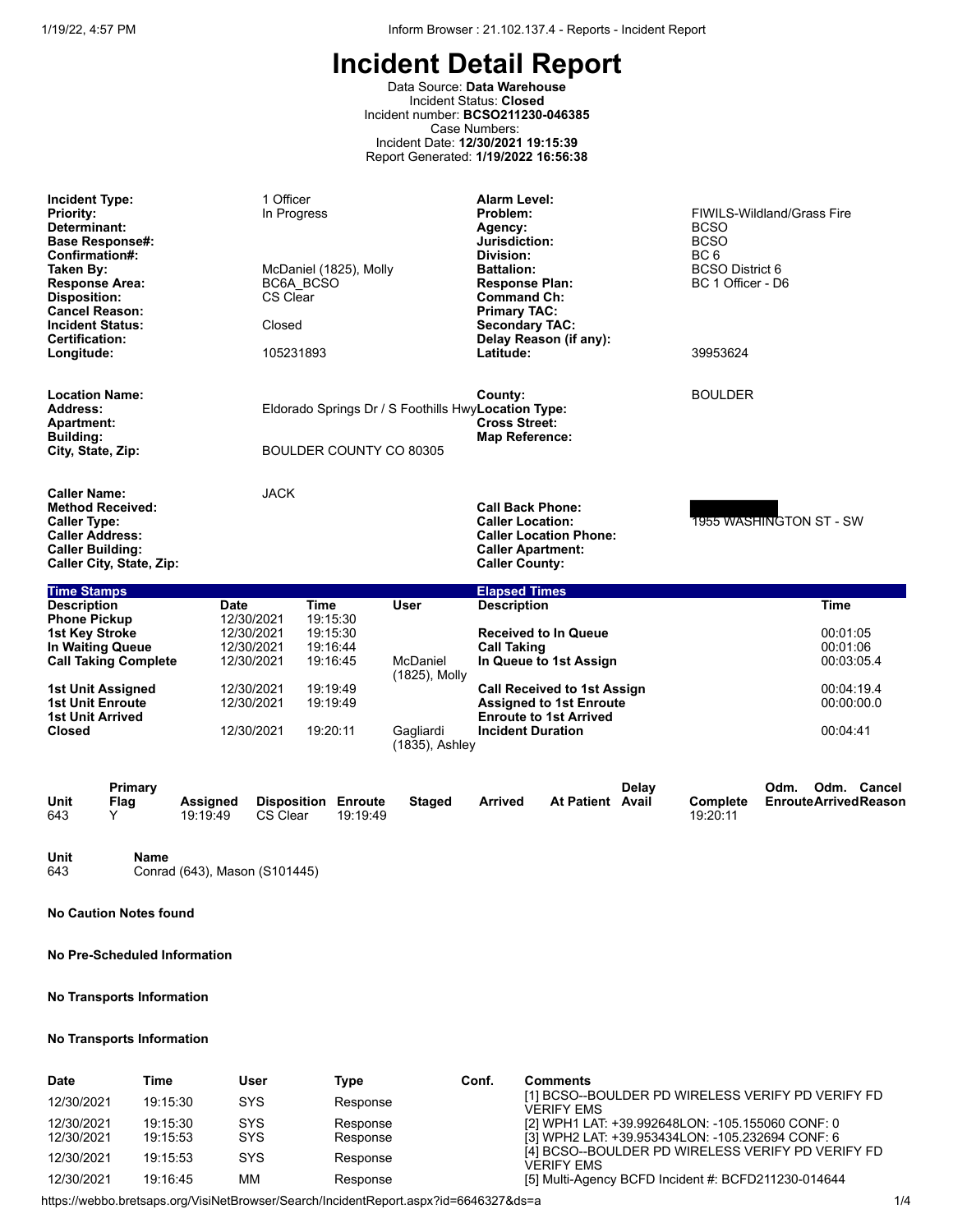# 1/19/22, 4:57 PM Inform Browser : 21.102.137.4 - Reports - Incident Report

| 12/30/2021 | 19:17:08 | GW  | Response | [6] AIRED [Shared]                                                                                    |
|------------|----------|-----|----------|-------------------------------------------------------------------------------------------------------|
| 12/30/2021 | 19:17:11 | AG. | Response | [7] AIRED [Shared]                                                                                    |
| 12/30/2021 | 19:17:26 | MМ  | Response | [8] Problem changed from FIWILR-Wildland/Grass Fire to FISUPR-<br>Fire Support (BES) by BCFD [Shared] |
| 12/30/2021 | 19:17:26 | MМ  | Response | [9] Updated SOP information is available [Shared]                                                     |
| 12/30/2021 | 19:17:35 | JС  | Response | [10] Updated SOP information is available [Shared]                                                    |
| 12/30/2021 | 19:17:49 | GW  | Response | [11] [BCFD] has closed their incident [BCFD211230-014644]                                             |
| 12/30/2021 | 19:17:50 | AV  | Response | [12] Updated SOP information is available [Shared]                                                    |
|            |          |     |          | [13] PER TAC14 FD HAS EYES ON IT BUT NO SAFE ACCESS //                                                |
| 12/30/2021 | 19:19:59 | GW  | Response | WILL DO WHAT THEY CAN FROM THE ROAD BUT WILL                                                          |
|            |          |     |          | LIKELY HAVE TO LET IT BURN [Shared]                                                                   |

# **No Address Changes**

| <b>Date</b> | Time<br>__ | <b>Changed from Priority</b> | Reasor  | User |
|-------------|------------|------------------------------|---------|------|
| 12/30/2021  | 19:16:01   | Emergency                    | Default | МM   |

#### **No Alarm Level Changes**

| <b>Date</b><br>12/30/2021 | <b>Time</b><br>19:15:30 | Radio | <b>Activity</b><br><b>Read Comment</b>      | Location                                        | <b>Log Entry</b><br>Comment for Incident 327 was marked                                                                                          | <b>User</b><br>MМ |
|---------------------------|-------------------------|-------|---------------------------------------------|-------------------------------------------------|--------------------------------------------------------------------------------------------------------------------------------------------------|-------------------|
| 12/30/2021                | 19:15:53                |       | <b>Problem Nature</b>                       |                                                 | as read.<br>Incident problem nature changed from<br><blank> to FISTRR-Structure<br/>Fire~BCFD</blank>                                            | <b>MM</b>         |
| 12/30/2021                | 19:16:01                |       | Incident Priority Change                    |                                                 | Incident priority changed from                                                                                                                   | MM                |
| 12/30/2021                | 19:16:01                |       | <b>Problem Nature</b>                       |                                                 | Emergency to In Progress due to Default<br>Incident problem nature changed from<br>FISTRR-Structure Fire~BCFD to                                 | MM                |
| 12/30/2021                | 19:16:44                |       | <b>ANI/ALI Statistics</b>                   |                                                 | FIWILS-Wildland/Grass Fire~BCSO<br>INT Insert:Dec 30 2021 19:15:30 / INT<br>SendNP:Dec 30 2021 19:15:29 / WS<br>RecvNP:Dec 30 2021 19:15:29 / WS | MM                |
| 12/30/2021                | 19:16:45                |       | MultiAgencyResponse                         |                                                 | Process: Dec 30 2021 19:16:44<br>Generated Inc: BCFD Inc#BCFD211230-MM<br>014644                                                                 |                   |
| 12/30/2021                | 19:16:45                |       | <b>Read Comment</b>                         |                                                 | Comment for Incident 327 was Marked<br>as Read.                                                                                                  | MМ                |
| 12/30/2021<br>12/30/2021  | 19:16:55<br>19:17:08    |       | <b>Read Incident</b><br><b>Read Comment</b> | Eldorado Springs Dr / S<br>Foothills Hwy        | Incident 327 was Marked as Read.<br>Comment for Incident 327 was marked<br>as read.                                                              | AG<br><b>GW</b>   |
| 12/30/2021<br>12/30/2021  | 19:17:14<br>19:17:20    |       | <b>UserAction</b><br><b>Read Comment</b>    |                                                 | User clicked Exit/Save<br>Comment for Incident 327 was Marked<br>as Read.                                                                        | AG<br><b>KAK</b>  |
| 12/30/2021                | 19:17:26                |       | <b>Read Comment</b>                         | Eldorado Springs Dr / S<br>Foothills Hwy        | Comment for Incident 327 was marked<br>as read.                                                                                                  | MM                |
| 12/30/2021                | 19:17:32                |       | <b>UserAction</b>                           |                                                 | User clicked Exit/Save                                                                                                                           | <b>KAK</b>        |
| 12/30/2021                | 19:19:33                |       | <b>Read Comment</b>                         |                                                 | Comment for Incident 327 was Marked<br>as Read.                                                                                                  | <b>GW</b>         |
| 12/30/2021                | 19:19:49                | 643   | <b>DS Dispatched</b>                        | SOUTH BOULDER RD                                |                                                                                                                                                  | AG                |
| 12/30/2021                | 19:19:49                | 643   | <b>EN Enroute</b>                           | Eldorado Springs Dr / S<br>Foothills Hwy        | Responding From = SOUTH BOULDER AG<br>RD.                                                                                                        |                   |
| 12/30/2021                | 19:19:59                |       | <b>Read Comment</b>                         | Eldorado Springs Dr / S<br>Foothills Hwy        | Comment for Incident 327 was marked<br>as read.                                                                                                  | <b>GW</b>         |
| 12/30/2021                | 19:20:07                |       | <b>UserAction</b>                           |                                                 | User clicked Exit/Save                                                                                                                           | <b>GW</b>         |
| 12/30/2021                | 19:20:11                | 643   | Disposition                                 | Eldorado Springs Dr / S<br>Foothills Hwy        | CS Clear                                                                                                                                         | AG                |
| 12/30/2021                | 19:20:11                | 643   | IS In Service                               | Eldorado Springs Dr / S<br>Foothills Hwy        | Unit Cleared From Incident<br>BCSO211230-046385                                                                                                  | AG                |
| 12/30/2021                | 19:20:11                | 643   | <b>Response Closed</b>                      | Eldorado Springs Dr / S<br><b>Foothills Hwy</b> | Response Disposition: CS Clear                                                                                                                   | AG                |

Viewer)

| <b>Date</b>         | Time     | Field                | <b>Changed From</b> | <b>Changed To</b> | Reason                | <b>Table</b>             | <b>Workstation User</b> |
|---------------------|----------|----------------------|---------------------|-------------------|-----------------------|--------------------------|-------------------------|
| 12/30/2021          | 19:15:30 | Call Back Phone      |                     |                   | (Response)<br>Viewer) | Response Master Incident | BCSO-DC05MM             |
| 12/30/2021 19:15:30 |          | Agency Name          |                     | <b>BCSO</b>       | (Response<br>Viewer)  | Incident                 | BCSO-DC05MM             |
| 12/30/2021          | 19:15:30 | Call Back Phone      |                     |                   | (Response)<br>Viewer) | Incident                 | BCSO-DC05MM             |
| 12/30/2021          | 19:15:30 | Unread Comment False |                     | True              | (Response)<br>Viewer) | Incident                 | BCSO-DC05MM             |
| 12/30/2021          | 19:15:47 | Address              | (Blank)             | ELDOR/93          | New Entry             | Response Master Incident | BCSO-DC05MM             |
| 12/30/2021 19:15:48 |          | Jurisdiction         |                     | <b>BCSO</b>       | (Response)<br>Viewer) | Response Master Incident | BCSO-DC05MM             |
| 12/30/2021          | 19:15:48 | <b>Division</b>      |                     | BC <sub>6</sub>   | (Response)            | Response Master Incident | BCSO-DC05MM             |

| Table<br>Response Master Incident BCSO-DC05MM        | WorkstationUser            |
|------------------------------------------------------|----------------------------|
| Incident                                             | BCSO-DC05MM                |
| Incident                                             | BCSO-DC05MM                |
| Incident                                             | BCSO-DC05MM                |
| Response Master Incident<br>Response Master Incident | BCSO-DC05MM<br>BCSO-DC05MM |
| Response Master Incident BCSO-DC05MM                 |                            |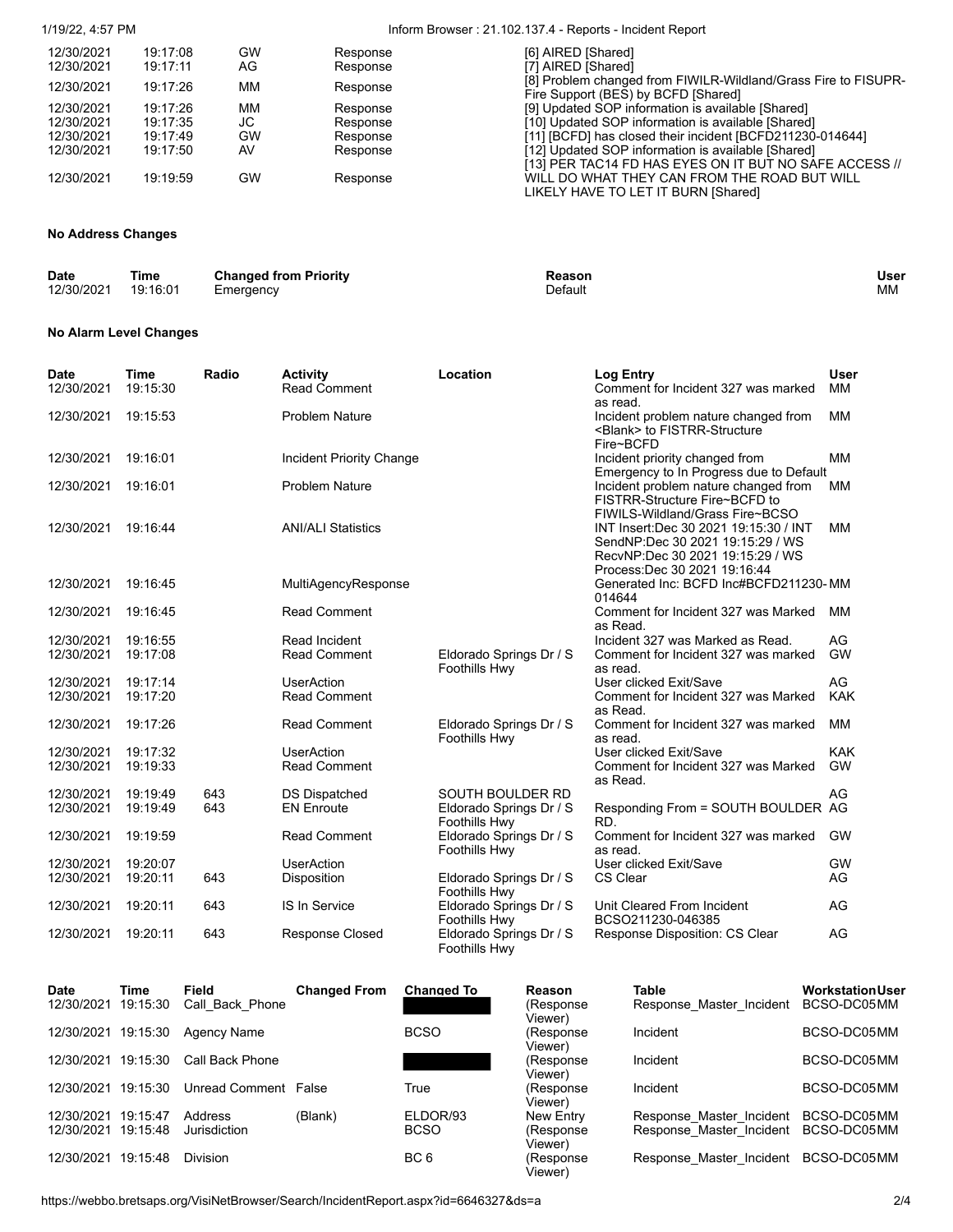| 1/19/22, 4:57 PM                                                  |                                                          |                         | Inform Browser: 21.102.137.4 - Reports - Incident Report               |                                                                  |  |                                                                                                                      |  |
|-------------------------------------------------------------------|----------------------------------------------------------|-------------------------|------------------------------------------------------------------------|------------------------------------------------------------------|--|----------------------------------------------------------------------------------------------------------------------|--|
| 12/30/2021 19 15 48                                               | <b>Battalion</b>                                         |                         | <b>BCSO District 6</b>                                                 | (Response                                                        |  | Response Master Incident BCSO DC05MM                                                                                 |  |
| 12/30/2021 19 15 48                                               | Response Area                                            |                         | BC6A BCSO                                                              | Viewer)<br>(Response<br>Viewer)                                  |  | Response Master Incident BCSO DC05MM                                                                                 |  |
| 12/30/2021 19 15 48                                               | ResponsePlanType0                                        |                         | 0                                                                      | (Response<br>Viewer)                                             |  | Response Master Incident BCSO DC05MM                                                                                 |  |
| 12/30/2021 19 15 48                                               | Address                                                  | ELDOR/93                | <b>ELDORADO</b><br>SPRINGS DR / S                                      | Entry<br>Selected/Returned<br>from GeoLocator                    |  | Response Master Incident BCSO DC05MM                                                                                 |  |
| 12/30/2021 19 15 48<br>12/30/2021 19 15 48                        | City<br>Latitude                                         | $\mathbf 0$             | <b>FOOTHILLS HWY</b><br><b>BOULDER COUNTY Updated City</b><br>39953624 | Entry<br>Selected/Returned                                       |  | Response Master Incident BCSO DC05MM<br>Response Master Incident BCSO DC05MM                                         |  |
| 12/30/2021 19 15 48                                               | Longitude                                                | $\mathbf 0$             | 105231893                                                              | from GeoLocator<br>Entry<br>Selected/Returned<br>from GeoLocator |  | Response Master Incident BCSO DC05MM                                                                                 |  |
| 12/30/2021 19 15 49                                               | Caller Name                                              |                         | <b>VERIZON</b>                                                         | (Response<br>Viewer)                                             |  | Response Master Incident BCSO DC05MM                                                                                 |  |
| 12/30/2021 19 15 52                                               | Jurisdiction                                             |                         | <b>BCFD</b>                                                            | (Response<br>Viewer)                                             |  | Response Master Incident BCSO DC05MM                                                                                 |  |
| 12/30/2021 19 15 52                                               | <b>Division</b>                                          |                         | <b>RMFD</b>                                                            | (Response                                                        |  | Response Master Incident BCSO DC05MM                                                                                 |  |
| 12/30/2021 19 15 52                                               | <b>Battalion</b>                                         |                         | Rocky Mountain Fire (Response                                          | Viewer)                                                          |  | Response Master Incident BCSO DC05MM                                                                                 |  |
| 12/30/2021 19 15 52                                               | Response Area                                            |                         | RM01L RMFD                                                             | Viewer)<br>(Response                                             |  | Response Master Incident BCSO DC05MM                                                                                 |  |
| 12/30/2021 19 15 52                                               | ResponsePlanType0                                        |                         | 0                                                                      | Viewer)<br>(Response                                             |  | Response Master Incident BCSO DC05MM                                                                                 |  |
| 12/30/2021 19 15 53                                               | Jurisdiction                                             |                         | <b>BCFD</b>                                                            | Viewer)<br>(Response                                             |  | Response Master Incident BCSO DC05MM                                                                                 |  |
| 12/30/2021 19 15 53                                               | Division                                                 |                         | <b>RMFD</b>                                                            | Viewer)<br>(Response                                             |  | Response Master Incident BCSO DC05MM                                                                                 |  |
| 12/30/2021 19 15 53                                               | <b>Battalion</b>                                         |                         | Rocky Mountain Fire (Response                                          | Viewer)                                                          |  | Response Master Incident BCSO DC05MM                                                                                 |  |
| 12/30/2021 19 15 53                                               | Response Area                                            |                         | RM01L RMFD                                                             | Viewer)<br>(Response                                             |  | Response Master Incident BCSO DC05MM                                                                                 |  |
| 12/30/2021 19 15 53                                               | ResponsePlanType0                                        |                         | 0                                                                      | Viewer)<br>(Response                                             |  | Response Master Incident BCSO DC05MM                                                                                 |  |
| 12/30/2021 19 15 53                                               | Problem                                                  |                         | <b>FISTRR Structure</b>                                                | Viewer)<br>(Response                                             |  | Response Master Incident BCSO DC05MM                                                                                 |  |
| 12/30/2021 19 15 53                                               | Response Plan                                            |                         | Fire<br>RM Structure Fire 2                                            | Viewer)<br>(Response                                             |  | Response Master Incident BCSO DC05MM                                                                                 |  |
| 12/30/2021 19 15 53                                               | DispatchLevel                                            |                         | Default                                                                | Viewer)<br>(Response                                             |  | Response Master Incident BCSO DC05MM                                                                                 |  |
| 12/30/2021 19 15 53                                               | ResponsePlanType0                                        |                         | 1                                                                      | Viewer)<br>(Response<br>Viewer)                                  |  | Response Master Incident BCSO DC05MM                                                                                 |  |
| 12/30/2021 19 15 53<br>12/30/2021 19 15 53<br>12/30/2021 19 15 53 | Priority Description<br>Priority Number<br>Incident Type | 0                       | Emergency<br>1<br><b>Structure Fire</b>                                | (Response                                                        |  | Response Master Incident BCSO DC05MM<br>Response Master Incident BCSO DC05MM<br>Response Master Incident BCSO DC05MM |  |
| 12/30/2021 19 16 01                                               | Jurisdiction                                             |                         | <b>BCSO</b>                                                            | Viewer)<br>(Response                                             |  | Response Master Incident BCSO DC05MM                                                                                 |  |
| 12/30/2021 19 16 01                                               | Division                                                 |                         | BC <sub>6</sub>                                                        | Viewer)<br>(Response                                             |  | Response Master Incident BCSO DC05MM                                                                                 |  |
| 12/30/2021 19 16 01                                               | <b>Battalion</b>                                         |                         | <b>BCSO District 6</b>                                                 | Viewer)<br>(Response                                             |  | Response Master Incident BCSO DC05MM                                                                                 |  |
| 12/30/2021 19 16 01                                               | Response Area                                            |                         | BC6A BCSO                                                              | Viewer)<br>(Response                                             |  | Response Master Incident BCSO DC05MM                                                                                 |  |
| 12/30/2021 19 16 01                                               | ResponsePlanType0                                        |                         | 0                                                                      | Viewer)<br>(Response                                             |  | Response Master Incident BCSO DC05MM                                                                                 |  |
| 12/30/2021 19 16 01                                               | Jurisdiction                                             |                         | <b>BCSO</b>                                                            | Viewer)<br>(Response                                             |  | Response Master Incident BCSO DC05MM                                                                                 |  |
| 12/30/2021 19 16 01                                               | Division                                                 |                         | BC <sub>6</sub>                                                        | Viewer)<br>(Response                                             |  | Response Master Incident BCSO DC05MM                                                                                 |  |
| 12/30/2021 19 16 01                                               | <b>Battalion</b>                                         |                         | <b>BCSO District 6</b>                                                 | Viewer)<br>(Response                                             |  | Response Master Incident BCSO DC05MM                                                                                 |  |
| 12/30/2021 19 16 01                                               | Response Area                                            |                         | BC6A BCSO                                                              | Viewer)<br>(Response                                             |  | Response Master Incident BCSO DC05MM                                                                                 |  |
| 12/30/2021 19 16 01                                               | ResponsePlanType0                                        |                         | 0                                                                      | Viewer)<br>(Response                                             |  | Response Master Incident BCSO DC05MM                                                                                 |  |
| 12/30/2021 19 16 01                                               | Problem                                                  | FISTRR Structure FIWILS |                                                                        | Viewer)<br>(Response                                             |  | Response Master Incident BCSO DC05MM                                                                                 |  |
| 12/30/2021 19 16 01                                               | Response Plan                                            | Fire BCFD               | Wildland/Grass Fire Viewer)<br>BC 1 Officer D6                         | (Response                                                        |  | Response Master Incident BCSO DC05MM                                                                                 |  |
| 12/30/2021 19 16 01                                               | ResponsePlanType0                                        |                         | $\mathbf{1}$                                                           | Viewer)<br>(Response                                             |  | Response Master Incident BCSO DC05MM                                                                                 |  |
| 12/30/2021 19 16 01                                               | Priority Description Emergency                           |                         | In Progress                                                            | Viewer)<br>Default                                               |  | Response Master Incident BCSO DC05MM                                                                                 |  |
| 12/30/2021 19 16 01<br>12/30/2021 19 16 01                        | Priority Number<br>Incident Type                         | $\Omega$                | 2<br>1 Officer                                                         | Default<br>(Response                                             |  | Response Master Incident BCSO DC05MM<br>Response Master Incident BCSO DC05MM                                         |  |
| 12/30/2021 19 16 41                                               | Field Data                                               |                         | 30 30 YARDS                                                            | Viewer)<br><b>Key Details</b>                                    |  | Response User Data Fields BCSO DC05MM                                                                                |  |

https://webbo.bretsaps.org/VisiNetBrowser/Search/IncidentReport.aspx?id=6646327&ds=a 3/4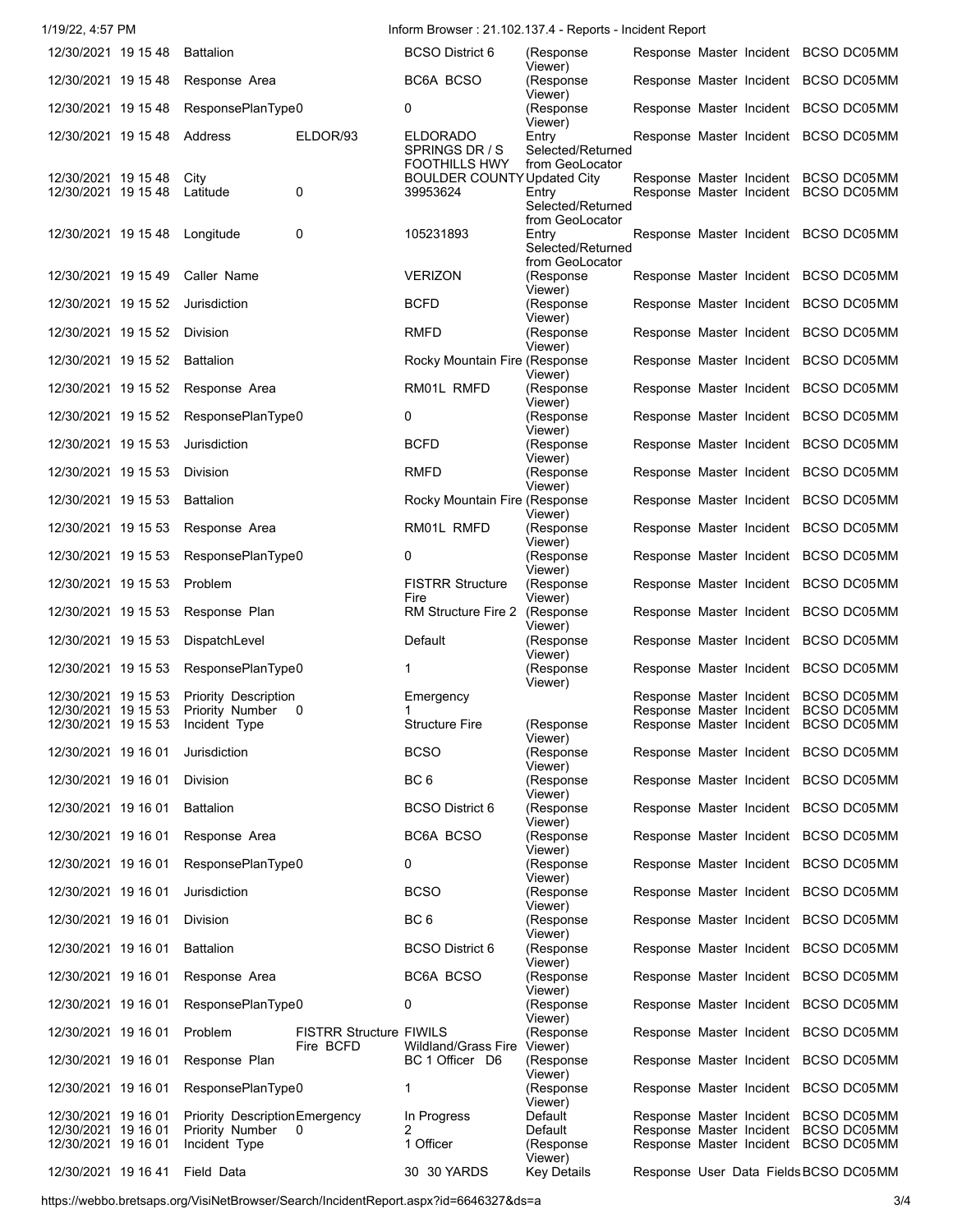| 1/19/22, 4:57 PM    |          |                      |                | Inform Browser: 21.102.137.4 - Reports - Incident Report |                       |                          |              |  |  |
|---------------------|----------|----------------------|----------------|----------------------------------------------------------|-----------------------|--------------------------|--------------|--|--|
| 12/30/2021 19:16:43 |          | Caller Name          | <b>VERIZON</b> | <b>JACK</b>                                              | (Response<br>Viewer). | Response Master Incident | BCSO-DC05MM  |  |  |
| 12/30/2021 19:16:45 |          | <b>Read Comment</b>  | False          | True                                                     | (Response<br>Viewer)  | Response Master Incident | BCSO-DC05MM  |  |  |
| 12/30/2021          | 19:16:55 | Read Call            | False          | True                                                     | (Response<br>Viewer)  | Response Master Incident | BCSO-DC01AG  |  |  |
| 12/30/2021 19:17:08 |          | Unread Comment False |                | True                                                     | (Response<br>Viewer)  | Incident                 | BCSO-DC04 GW |  |  |
| 12/30/2021 19:17:20 |          | <b>Read Comment</b>  | False          | True                                                     | (Response<br>Viewer)  | Response Master Incident | BCSO-DC03KAK |  |  |
| 12/30/2021 19:17:26 |          | Unread Comment False |                | True                                                     | (Response<br>Viewer)  | Incident                 | BCSO-DC05MM  |  |  |
| 12/30/2021 19:19:33 |          | <b>Read Comment</b>  | False          | True                                                     | (Response<br>Viewer)  | Response Master Incident | BCSO-DC04 GW |  |  |
| 12/30/2021 19:19:59 |          | Unread Comment False |                | True                                                     | (Response<br>Viewer)  | Incident                 | BCSO-DC04 GW |  |  |
|                     |          |                      |                |                                                          |                       |                          |              |  |  |

#### **No Custom Time Stamps**

**Description**<br>Key Details

**Description Data User** Key Details 30X30 YARDS MM

### **No Attachment**

https://webbo.bretsaps.org/VisiNetBrowser/Search/IncidentReport.aspx?id=6646327&ds=a 4/4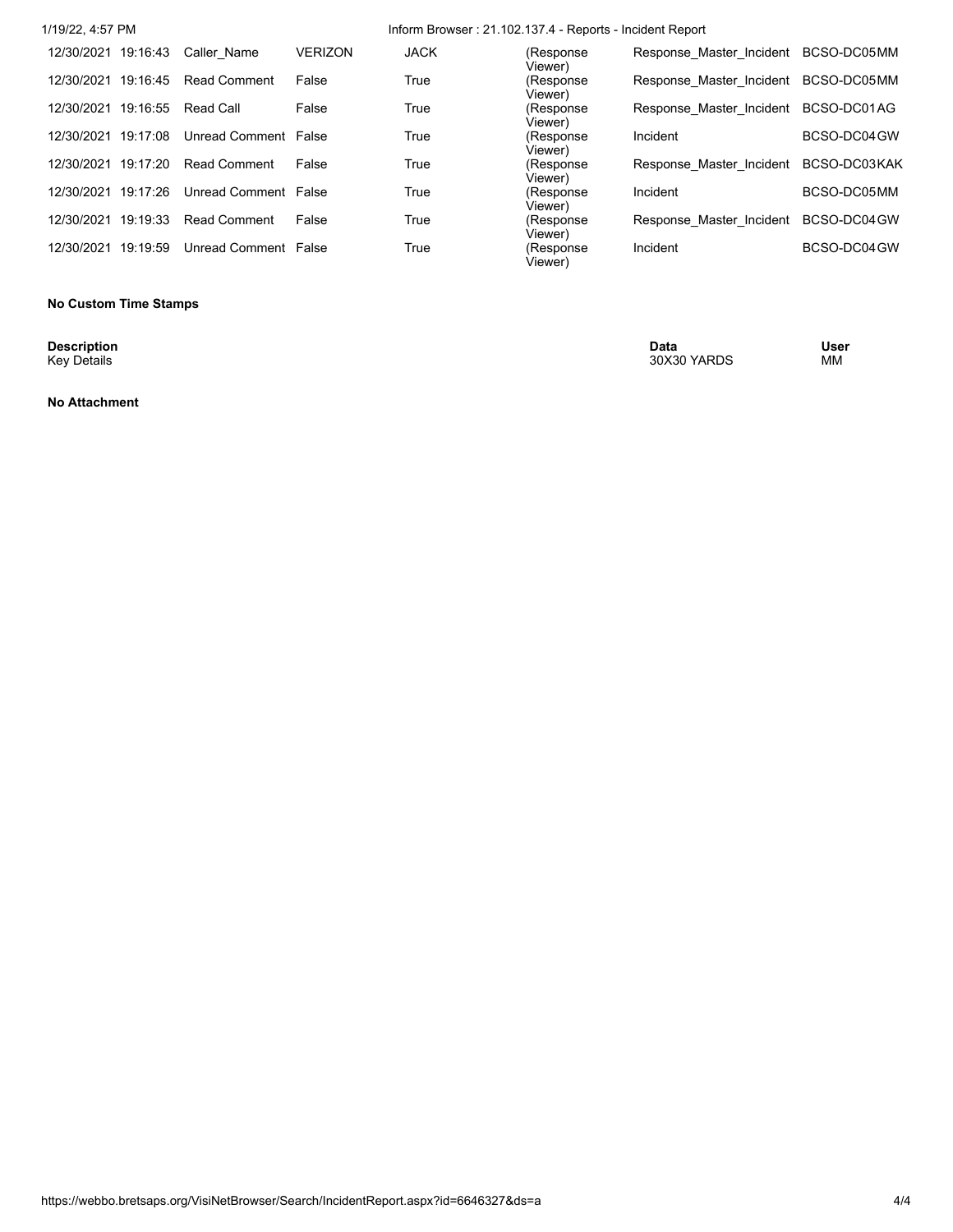Data Source: **Data Warehouse** Incident Status: **Closed** Incident number: **BCFD211230-014644** Case Numbers: Incident Date: **12/30/2021 19:16:45** Report Generated: **1/19/2022 16:58:05**

| <b>Incident Type:</b><br><b>Priority:</b><br>Determinant:<br><b>Base Response#:</b><br>Confirmation#:<br>Taken By:<br><b>Response Area:</b><br><b>Disposition:</b><br><b>Cancel Reason:</b><br><b>Incident Status:</b><br>Certification:<br>Longitude: | <b>CR-Clear</b><br>Closed<br>105231893                | <b>Support Services</b><br>Non-Emergency<br>McDaniel (1825), Molly<br>RM01L RMFD<br><b>XCPR-Call Preempted</b> |                           | <b>Alarm Level:</b><br>Problem:<br>Agency:<br>Jurisdiction:<br>Division:<br><b>Battalion:</b><br><b>Response Plan:</b><br><b>Command Ch:</b><br><b>Primary TAC:</b><br><b>Secondary TAC:</b><br>Delay Reason (if any):<br>Latitude: | FISUPR-Fire Support (BES)<br><b>BCFD</b><br><b>BCFD</b><br><b>RMFD</b><br>Rocky Mountain Fire<br><b>GEN Support Services</b><br>39953624 |
|--------------------------------------------------------------------------------------------------------------------------------------------------------------------------------------------------------------------------------------------------------|-------------------------------------------------------|----------------------------------------------------------------------------------------------------------------|---------------------------|-------------------------------------------------------------------------------------------------------------------------------------------------------------------------------------------------------------------------------------|------------------------------------------------------------------------------------------------------------------------------------------|
| <b>Location Name:</b><br>Address:<br><b>Apartment:</b><br><b>Building:</b><br>City, State, Zip:                                                                                                                                                        |                                                       | <b>ACROSS FROM GAS STATION</b><br>BOULDER COUNTY CO 80305                                                      |                           | County:<br>Eldorado Springs Dr / S Foothills HwyLocation Type:<br><b>Cross Street:</b><br><b>Map Reference:</b>                                                                                                                     | <b>BOULDER</b>                                                                                                                           |
| <b>Caller Name:</b><br><b>Method Received:</b><br><b>Caller Type:</b><br><b>Caller Address:</b><br><b>Caller Building:</b><br>Caller City, State, Zip:                                                                                                 | <b>JACK</b>                                           |                                                                                                                |                           | <b>Call Back Phone:</b><br><b>Caller Location:</b><br><b>Caller Location Phone:</b><br><b>Caller Apartment:</b><br><b>Caller County:</b>                                                                                            | 1955 WASHINGTON ST - SW                                                                                                                  |
| <b>Time Stamps</b>                                                                                                                                                                                                                                     |                                                       |                                                                                                                |                           | <b>Elapsed Times</b>                                                                                                                                                                                                                |                                                                                                                                          |
| <b>Description</b><br><b>Phone Pickup</b><br><b>1st Key Stroke</b><br>In Waiting Queue                                                                                                                                                                 | <b>Date</b><br>12/30/2021<br>12/30/2021<br>12/30/2021 | Time<br>19:16:45<br>19:16:45<br>19:16:45                                                                       | <b>User</b>               | <b>Description</b><br><b>Received to In Queue</b><br><b>Call Taking</b>                                                                                                                                                             | <b>Time</b><br>00:00:00                                                                                                                  |
| <b>Call Taking Complete</b>                                                                                                                                                                                                                            | 12/30/2021                                            | 19:16:45                                                                                                       | McDaniel<br>(1825), Molly | In Queue to 1st Assign                                                                                                                                                                                                              |                                                                                                                                          |
| 1st Unit Assigned<br><b>1st Unit Enroute</b><br><b>1st Unit Arrived</b>                                                                                                                                                                                |                                                       |                                                                                                                |                           | <b>Call Received to 1st Assign</b><br><b>Assigned to 1st Enroute</b><br><b>Enroute to 1st Arrived</b>                                                                                                                               |                                                                                                                                          |
| <b>Closed</b>                                                                                                                                                                                                                                          | 12/30/2021                                            | 19:17:49                                                                                                       | Watson<br>(1839), Greg    | <b>Incident Duration</b>                                                                                                                                                                                                            | 00:01:04                                                                                                                                 |

### **No Resources Assigned**

**No Personnel Assigned**

**No Caution Notes found**

#### **No Pre-Scheduled Information**

#### **No Transports Information**

### **No Transports Information**

| <b>Date</b> | Time     | User       | Type     | Conf. | <b>Comments</b>                                                                    |
|-------------|----------|------------|----------|-------|------------------------------------------------------------------------------------|
| 12/30/2021  | 19:15:30 | SYS        | Response |       | [1] [1] BCSO--BOULDER PD WIRELESS VERIFY PD VERIFY FD<br><b>VERIFY EMSIShared1</b> |
| 12/30/2021  | 19:15:30 | <b>SYS</b> | Response |       | [2] [2] WPH1 LAT: +39.992648LON: -105.155060 CONF: 0[Shared]                       |
| 12/30/2021  | 19:15:53 | <b>SYS</b> | Response |       | [3] [3] WPH2 LAT: +39.953434LON: -105.232694 CONF: 6[Shared]                       |
| 12/30/2021  | 19:15:53 | SYS        | Response |       | [4] [4] BCSO--BOULDER PD WIRELESS VERIFY PD VERIFY FD<br><b>VERIFY EMS[Shared]</b> |
| 12/30/2021  | 19:16:45 | ΜМ         | Response |       | [5] Multi-Agency BCSO Incident #: BCSO211230-046385                                |
| 12/30/2021  | 19:17:08 | GW         | Response |       | [6] AIRED [Shared]                                                                 |
| 12/30/2021  | 19:17:11 | AG         | Response |       | [7] AIRED [Shared]                                                                 |
| 12/30/2021  | 19:17:26 | ΜМ         | Response |       | [8] [Page] Problem changed from FIWILR-Wildland/Grass Fire to                      |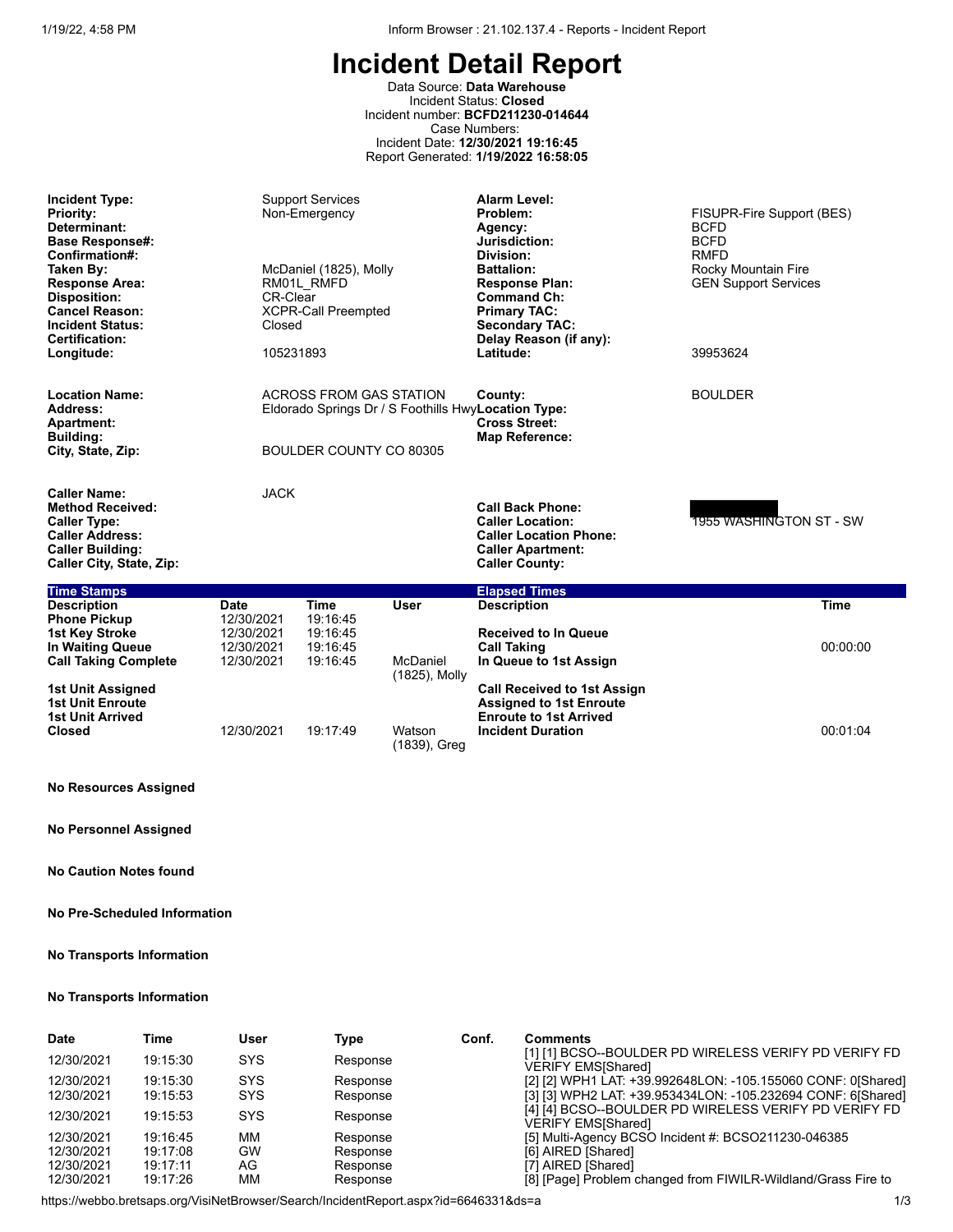#### 1/19/22, 4:58 PM Inform Browser : 21.102.137.4 - Reports - Incident Report

|            |          |     |          | FISUPR-Fire Support (BES) by BCFD [Shared]                |
|------------|----------|-----|----------|-----------------------------------------------------------|
| 12/30/2021 | 19:17:26 | ΜМ  | Response | [9] Updated SOP information is available [Shared]         |
| 12/30/2021 | 19:17:35 | JС  | Response | [10] Updated SOP information is available [Shared]        |
| 12/30/2021 | 19:17:50 | AV  | Response | [11] Updated SOP information is available [Shared]        |
|            |          |     |          | [12] PER TAC14 FD HAS EYES ON IT BUT NO SAFE ACCESS //    |
| 12/30/2021 | 19.19.59 | GW  | Response | WILL DO WHAT THEY CAN FROM THE ROAD BUT WILL              |
|            |          |     |          | LIKELY HAVE TO LET IT BURN [Shared]                       |
| 12/30/2021 | 19:20:11 | AG. | Response | [13] [BCSO] has closed their incident [BCSO211230-046385] |
|            |          |     |          |                                                           |

### **No Address Changes**

| <b>Date</b> | Time     | <b>Changed from Priority</b> | Reasor  | User |
|-------------|----------|------------------------------|---------|------|
| 12/30/2021  | 19:17:26 | Emeraencv                    | Default | МM   |

#### **No Alarm Level Changes**

| <b>Date</b><br>12/30/2021 | <b>Time</b><br>19:16:45 | Radio                                | <b>Activity</b><br>MultiAgencyResponse  | Location                                 |                      | <b>Log Entry</b> | Originating Inc: BCSO<br>Inc#BCSO211230-046385                                       |  | <b>User</b><br>МM                      |
|---------------------------|-------------------------|--------------------------------------|-----------------------------------------|------------------------------------------|----------------------|------------------|--------------------------------------------------------------------------------------|--|----------------------------------------|
| 12/30/2021                | 19:16:45                |                                      | <b>Read Comment</b>                     | Eldorado Springs Dr / S<br>Foothills Hwy |                      | as read.         | Comment for Incident 331 was marked                                                  |  | <b>MM</b>                              |
| 12/30/2021                | 19:16:47                |                                      | Read Incident                           |                                          |                      |                  | Incident 331 was Marked as Read.                                                     |  | <b>GW</b>                              |
| 12/30/2021                | 19:16:47                |                                      | <b>Read Comment</b>                     |                                          |                      | as Read.         | Comment for Incident 331 was Marked                                                  |  | <b>GW</b>                              |
| 12/30/2021                | 19:16:52                |                                      | <b>UserAction</b>                       |                                          |                      |                  | User clicked Exit/Save                                                               |  | <b>MM</b>                              |
| 12/30/2021                | 19:17:08                |                                      | Read Comment                            | Eldorado Springs Dr / S<br>Foothills Hwy |                      | as read.         | Comment for Incident 331 was marked                                                  |  | <b>GW</b>                              |
| 12/30/2021                | 19:17:09                |                                      | <b>UserAction</b>                       |                                          |                      |                  | User clicked Cancel                                                                  |  | <b>GW</b>                              |
| 12/30/2021                | 19:17:11                |                                      | Read Comment                            |                                          |                      | as Read.         | Comment for Incident 331 was Marked                                                  |  | AV                                     |
| 12/30/2021                | 19:17:11                |                                      | <b>Read Comment</b>                     |                                          |                      | as Read.         | Comment for Incident 331 was Marked                                                  |  | AV                                     |
| 12/30/2021                | 19:17:11                |                                      | <b>Read Comment</b>                     | Eldorado Springs Dr / S<br>Foothills Hwy |                      | as read.         | Comment for Incident 331 was marked                                                  |  | AG                                     |
| 12/30/2021                | 19:17:26                |                                      | Incident Priority Change                |                                          |                      |                  | Incident priority changed from<br>Emergency to Non-Emergency due to<br>Default       |  | <b>MM</b>                              |
| 12/30/2021                | 19:17:26                |                                      | <b>SOP Updated</b>                      |                                          |                      |                  | Updated SOP information is available                                                 |  | <b>MM</b>                              |
| 12/30/2021                | 19:17:26                |                                      | <b>UserAction</b>                       |                                          |                      |                  | User clicked Exit/Save                                                               |  | MM                                     |
| 12/30/2021                | 19:17:26                |                                      | <b>Problem Nature</b>                   | Eldorado Springs Dr / S<br>Foothills Hwy |                      |                  | Incident problem nature changed from<br><blank> to FISUPR-Fire Support (BES)</blank> |  | <b>MM</b>                              |
| 12/30/2021                | 19:17:26                |                                      | <b>Read Comment</b>                     | Eldorado Springs Dr / S<br>Foothills Hwy |                      | as read.         | Comment for Incident 331 was marked                                                  |  | <b>MM</b>                              |
| 12/30/2021                | 19:17:29                |                                      | <b>UserAction</b>                       |                                          |                      |                  | User clicked Cancel                                                                  |  | <b>GW</b>                              |
| 12/30/2021                | 19:17:31                |                                      | <b>Read Comment</b>                     |                                          |                      | as Read.         | Comment for Incident 331 was Marked                                                  |  | <b>MM</b>                              |
| 12/30/2021<br>12/30/2021  | 19:17:34<br>19:17:35    |                                      | <b>UserAction</b>                       |                                          |                      |                  | User clicked Exit/Save                                                               |  | <b>MM</b><br>JС                        |
| 12/30/2021                | 19:17:35                |                                      | <b>SOP Updated</b><br><b>UserAction</b> |                                          |                      |                  | Updated SOP information is available<br>User clicked Exit/Save                       |  | <b>JC</b>                              |
| 12/30/2021                | 19:17:35                |                                      | <b>Read Comment</b>                     | Eldorado Springs Dr / S                  |                      |                  | Comment for Incident 331 was marked                                                  |  | JС                                     |
| 12/30/2021                | 19:17:49                |                                      | <b>Cancel Response</b>                  | Foothills Hwy<br><b>ACROSS FROM GAS</b>  |                      | as read.         | Cancellation Reason: XCPR-Call                                                       |  | <b>GW</b>                              |
|                           |                         |                                      |                                         | <b>STATION</b>                           |                      | Clear            | Preempted, Response Disposition: CR-                                                 |  |                                        |
| 12/30/2021                | 19:17:50                |                                      | <b>Read Comment</b>                     |                                          |                      | as Read.         | Comment for Incident 331 was Marked                                                  |  | AV                                     |
| 12/30/2021                | 19:17:50                |                                      | <b>SOP Updated</b>                      |                                          |                      |                  | Updated SOP information is available                                                 |  | AV                                     |
| 12/30/2021                | 19:17:50                |                                      | <b>Read Comment</b>                     | Eldorado Springs Dr / S<br>Foothills Hwy |                      | as read.         | Comment for Incident 331 was marked                                                  |  | AV                                     |
| 12/30/2021                | 19:23:47                |                                      | <b>UserAction</b>                       |                                          |                      |                  | User clicked Exit/Save                                                               |  | AV                                     |
| <b>Date</b><br>12/30/2021 | <b>Time</b><br>19:16:45 | <b>Field</b><br>Unread Comment False | <b>Changed From</b>                     | <b>Changed To</b><br>True                | Reason<br>(Response  |                  | <b>Table</b><br>Incident                                                             |  | <b>Workstation User</b><br>BCSO-DC05MM |
|                           |                         |                                      |                                         |                                          | Viewer)              |                  |                                                                                      |  |                                        |
| 12/30/2021                | 19:16:45                | Response 1                           |                                         | Zone 2                                   |                      |                  | Response User Data Fields BCSO-DC05MM                                                |  |                                        |
| 12/30/2021 19:16:47       |                         | Read Call                            | False                                   | True                                     | (Response<br>Viewer) |                  | Response_Master_Incident BCSO-DC04GW                                                 |  |                                        |
| 12/30/2021 19:16:47       |                         | Read Comment                         | False                                   | True                                     | (Response<br>Viewer) |                  | Response Master Incident                                                             |  | BCSO-DC04GW                            |
| 12/30/2021 19:17:08       |                         | Unread Comment False                 |                                         | True                                     | (Response<br>Viewer) |                  | Incident                                                                             |  | BCSO-DC04 GW                           |

12/30/2021 19:17:11 Unread Comment False True True (Response Incident True BCSO-DC01AG

Viewer)<br>(Response

Viewer)<br>(Response Incident

https://webbo.bretsaps.org/VisiNetBrowser/Search/IncidentReport.aspx?id=6646331&ds=a 2/3

12/30/2021 19:17:11 Read Comment False True

12/30/2021 19:17:11 Read Comment False True

Response\_Master\_Incident BCSO-DC02AV

Response\_Master\_Incident BCSO-DC02AV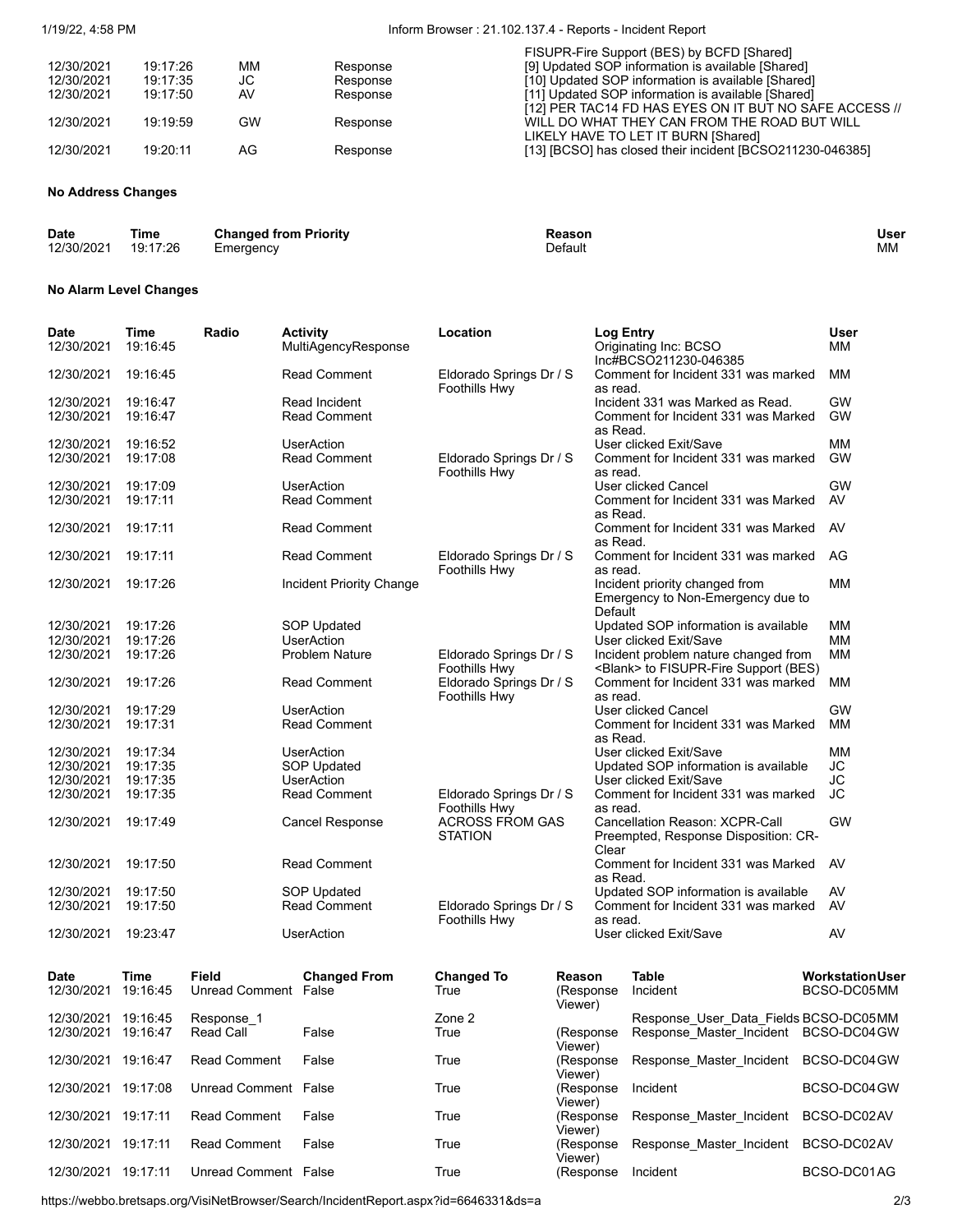# 1/19/22, 4:58 PM Inform Browser : 21.102.137.4 - Reports - Incident Report

|            |          |                                       |                                      |                                          | Viewer)               |                          |                    |
|------------|----------|---------------------------------------|--------------------------------------|------------------------------------------|-----------------------|--------------------------|--------------------|
| 12/30/2021 | 19 17 24 | Location Name                         |                                      | <b>ACROSS FROM</b><br><b>GAS STATION</b> | (Response)<br>Viewer) | Response Master Incident | BCSO DC05MM        |
| 12/30/2021 | 19 17 26 | Problem                               | <b>FIWILR</b><br>Wildland/Grass Fire | <b>FISUPR Fire</b><br>Support (BES)      | (Response)<br>Viewer) | Response Master Incident | BCSO DC05MM        |
| 12/30/2021 | 19 17 26 | Response Plan                         | RM Wildland 2                        | <b>GEN Support</b><br><b>Services</b>    | (Response)<br>Viewer) | Response Master Incident | BCSO DC05MM        |
| 12/30/2021 | 19 17 26 | <b>Priority Description Emergency</b> |                                      | Non Emergency                            | Default               | Response Master Incident | BCSO DC05MM        |
| 12/30/2021 | 19 17 26 | Priority Number                       |                                      |                                          | Default               | Response Master Incident | BCSO DC05MM        |
| 12/30/2021 | 19 17 26 | Incident Type                         | Wildland                             | <b>Support Services</b>                  | (Response)<br>Viewer) | Response Master Incident | BCSO DC05MM        |
| 12/30/2021 | 19 17 26 | Unread Comment False                  |                                      | True                                     | (Response<br>Viewer)  | Incident                 | BCSO DC05MM        |
| 12/30/2021 | 19 17 31 | <b>Read Comment</b>                   | False                                | True                                     | (Response<br>Viewer)  | Response Master Incident | <b>BCSO DC05MM</b> |
| 12/30/2021 | 19 17 35 | Unread Comment False                  |                                      | True                                     | (Response<br>Viewer). | Incident                 | BCSO DC08JC        |
| 12/30/2021 | 19 17 50 | <b>Read Comment</b>                   | False                                | True                                     | (Response<br>Viewer)  | Response Master Incident | BCSO DC02AV        |
| 12/30/2021 | 19 17 50 | Unread Comment False                  |                                      | True                                     | (Response<br>Viewer)  | Incident                 | <b>BCSO DC02AV</b> |
|            |          |                                       |                                      |                                          |                       |                          |                    |

#### **No Custom Time Stamps**

**Description**<br>Key Details<br>Response 1

**No Attachment**

**Description Data User** Key Details 30 30 YARDS MM Response 1 MM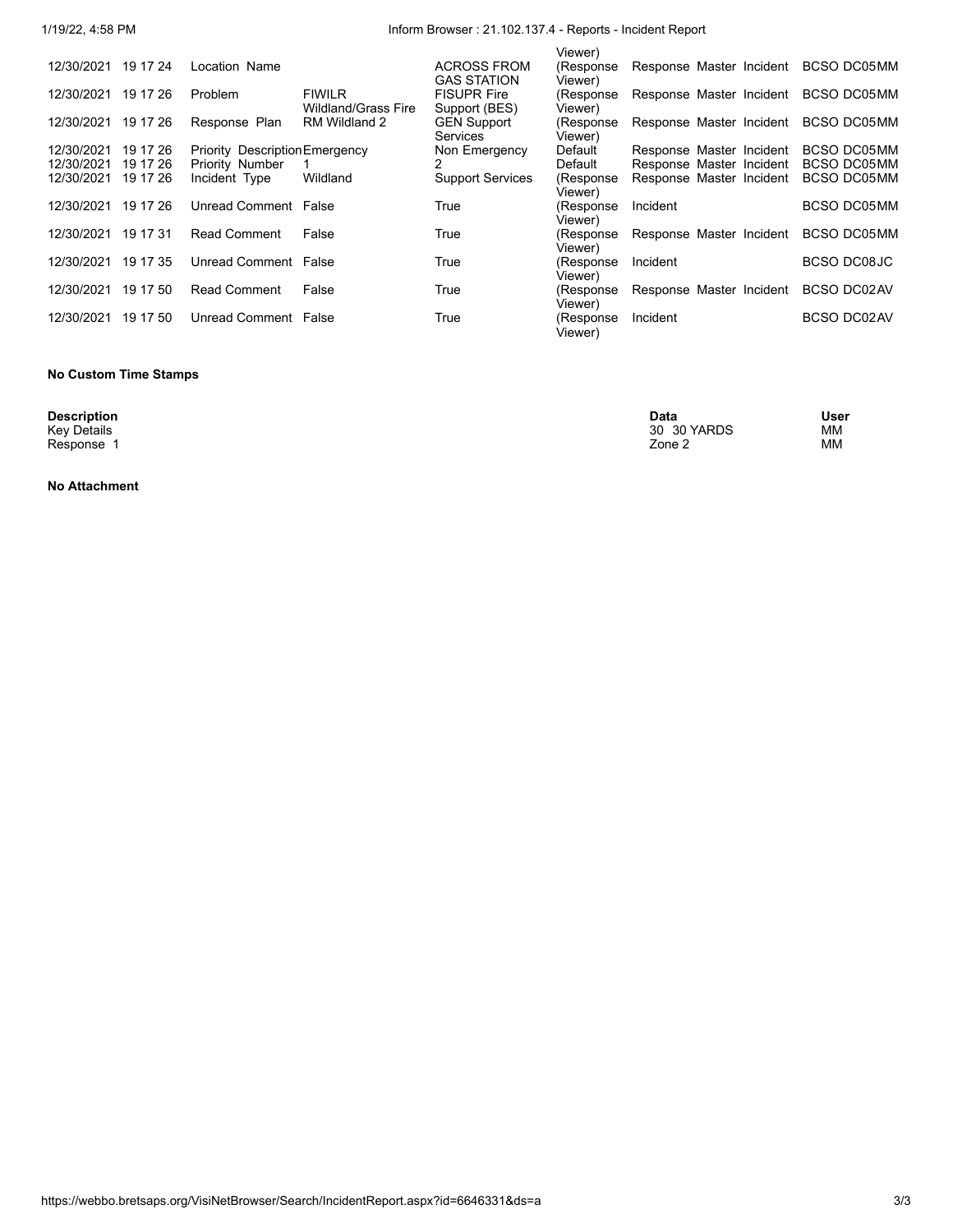Data Source: **Data Warehouse** Incident Status: **Closed** Incident number: **LOPD211230-013867** Case Numbers: Incident Date: **12/30/2021 19:31:47** Report Generated: **1/20/2022 11:00:26**

| <b>Incident Type:</b><br><b>Priority:</b><br>Determinant:<br><b>Base Response#:</b><br>Confirmation#:<br>Taken By:<br><b>Response Area:</b><br><b>Disposition:</b><br><b>Cancel Reason:</b><br><b>Incident Status:</b><br>Certification:<br>Longitude: |                                                      | 1 Officer<br>In Progress<br>Kuhl (1821), Keely A<br>LO02A LOPD<br>XS Call Canceled<br>XDSS-Dispatch<br>Closed<br>105155265 |              | Alarm Level:<br>Problem:<br>Agency:<br>Jurisdiction:<br>Division:<br><b>Battalion:</b><br><b>Response Plan:</b><br><b>Command Ch:</b><br><b>Primary TAC:</b><br><b>Secondary TAC:</b><br>Delay Reason (if any):<br>Latitude: | <b>FINONS-Non Structure</b><br><b>BCSO</b><br><b>LOPD</b><br>LO <sub>2</sub><br>Louisville PD District 2<br>LO 1 Officer - D2<br>39970006 |  |  |
|--------------------------------------------------------------------------------------------------------------------------------------------------------------------------------------------------------------------------------------------------------|------------------------------------------------------|----------------------------------------------------------------------------------------------------------------------------|--------------|------------------------------------------------------------------------------------------------------------------------------------------------------------------------------------------------------------------------------|-------------------------------------------------------------------------------------------------------------------------------------------|--|--|
| <b>Location Name:</b><br>Address:                                                                                                                                                                                                                      | 773 W Fir Ct                                         |                                                                                                                            |              | County:<br><b>Location Type:</b>                                                                                                                                                                                             | <b>BOULDER</b>                                                                                                                            |  |  |
| Apartment:<br><b>Building:</b><br>City, State, Zip:                                                                                                                                                                                                    | LOUISVILLE CO 80027                                  |                                                                                                                            |              | <b>Cross Street:</b><br><b>Map Reference:</b>                                                                                                                                                                                | S WASHINGTON AVE/Dead End                                                                                                                 |  |  |
| <b>Caller Name:</b><br><b>Method Received:</b><br><b>Caller Type:</b><br><b>Caller Address:</b><br><b>Caller Building:</b><br>Caller City, State, Zip:                                                                                                 |                                                      |                                                                                                                            |              | <b>Call Back Phone:</b><br><b>Caller Location:</b><br><b>Caller Location Phone:</b><br><b>Caller Apartment:</b><br><b>Caller County:</b>                                                                                     |                                                                                                                                           |  |  |
| <b>Time Stamps</b><br><b>Description</b>                                                                                                                                                                                                               | Date                                                 | <b>Time</b>                                                                                                                | <b>User</b>  | <b>Elapsed Times</b><br><b>Description</b>                                                                                                                                                                                   | <b>Time</b>                                                                                                                               |  |  |
| <b>Phone Pickup</b><br><b>1st Key Stroke</b><br>In Waiting Queue<br><b>Call Taking Complete</b>                                                                                                                                                        | 12/30/2021<br>12/30/2021<br>12/30/2021<br>12/30/2021 | 19:31:47<br>19:31:47<br>19:31:47<br>19:31:47                                                                               | Kuhl (1821), | <b>Received to In Queue</b><br><b>Call Taking</b><br>In Queue to 1st Assign                                                                                                                                                  | 00:00:00                                                                                                                                  |  |  |
| <b>1st Unit Assigned</b>                                                                                                                                                                                                                               |                                                      |                                                                                                                            | Keely A      | <b>Call Received to 1st Assign</b>                                                                                                                                                                                           |                                                                                                                                           |  |  |
| <b>1st Unit Enroute</b><br><b>1st Unit Arrived</b><br><b>Closed</b>                                                                                                                                                                                    | 12/30/2021                                           | 19:33:23<br>Windholz<br>(1805), Debbie                                                                                     |              | <b>Assigned to 1st Enroute</b><br><b>Enroute to 1st Arrived</b><br><b>Incident Duration</b>                                                                                                                                  | 00:01:36                                                                                                                                  |  |  |

#### **No Resources Assigned**

**No Personnel Assigned**

**No Caution Notes found**

#### **No Pre-Scheduled Information**

**No Transports Information**

#### **No Transports Information**

| <b>Date</b> | Time     | Jser | Type     | Conf. | Comments                                            |
|-------------|----------|------|----------|-------|-----------------------------------------------------|
| 12/30/2021  | 19:31:47 | KAK  | Response |       | [1] Multi-Agency BCFD Incident #: BCFD211230-014645 |
| 12/30/2021  | 19:32:04 | AG   | Response |       | [2] AIRED [Shared]                                  |
| 12/30/2021  | 19:33:06 | GW   | Response |       | [3] AIRE [Shared]                                   |
| 12/30/2021  | 19:33:07 | GW   | Response |       | [4] D [Shared]                                      |

#### **No Address Changes**

#### **No Priority Changes**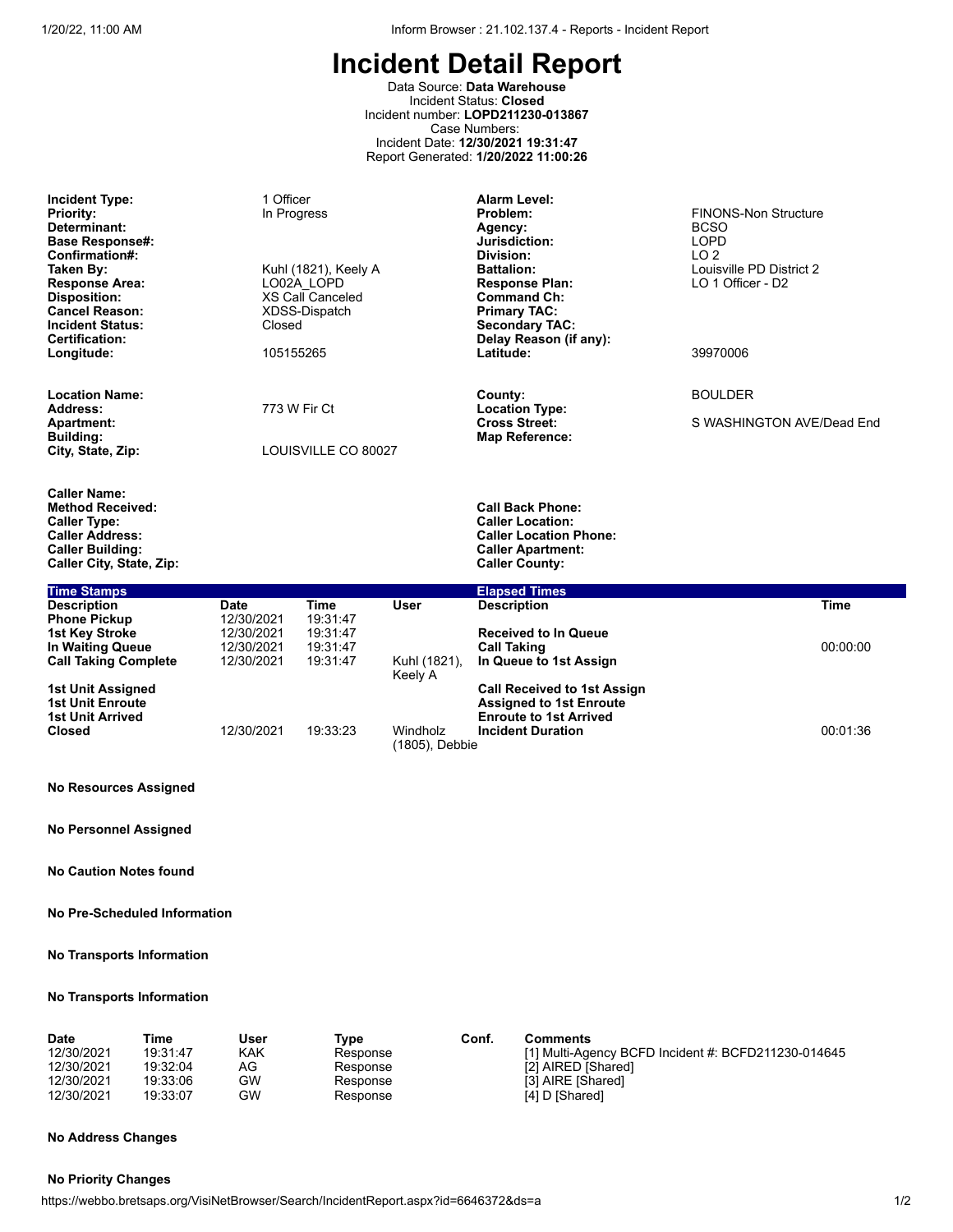#### **No Alarm Level Changes**

| Date<br>12/30/2021 | Time<br>19:31:47 | Radio | <b>Activity</b><br><b>MultiAgencyResponse</b> | Location     | <b>Log Entry</b><br>Originating Inc: BCFD Inc#BCFD211230-KAK<br>014645        | User       |
|--------------------|------------------|-------|-----------------------------------------------|--------------|-------------------------------------------------------------------------------|------------|
| 12/30/2021         | 19:31:47         |       | <b>Read Comment</b>                           | 773 W Fir Ct | Comment for Incident 372 was marked<br>as read.                               | <b>KAK</b> |
| 12/30/2021         | 19:31:53         |       | Read Incident                                 |              | Incident 372 was Marked as Read.                                              | AG         |
| 12/30/2021         | 19:31:53         |       | <b>Read Comment</b>                           |              | Comment for Incident 372 was Marked<br>as Read.                               | AG         |
| 12/30/2021         | 19:32:04         |       | <b>Read Comment</b>                           | 773 W Fir Ct | Comment for Incident 372 was marked<br>as read.                               | AG         |
| 12/30/2021         | 19:32:38         |       | UserAction                                    |              | User clicked Exit/Save                                                        | AG         |
| 12/30/2021         | 19:33:18         |       | <b>Read Comment</b>                           |              | Comment for Incident 372 was Marked<br>as Read.                               | <b>DW</b>  |
| 12/30/2021         | 19:33:19         |       | UserAction                                    |              | User clicked Cancel                                                           | <b>DW</b>  |
| 12/30/2021         | 19:33:23         |       | <b>Cancel Response</b>                        | 773 W Fir Ct | Cancellation Reason: XDSS-Dispatch,<br>Response Disposition: XS Call Canceled | <b>DW</b>  |

| <b>Date</b><br>12/30/2021 | Time<br>19:31:47 | Field<br>Unread   | <b>Changed From</b><br>False | <b>Changed To</b><br>True | Reason<br>(Response   | Table<br>Incident                    | <b>Workstation User</b><br>BCSO-DC03KAK |
|---------------------------|------------------|-------------------|------------------------------|---------------------------|-----------------------|--------------------------------------|-----------------------------------------|
|                           |                  | Comment           |                              |                           | Viewer)               |                                      |                                         |
| 12/30/2021                | 19:31:53         | Read Call         | False                        | True                      | (Response<br>Viewer)  | Response Master Incident BCSO-DC01AG |                                         |
| 12/30/2021                | 19:31:53         | Read<br>Comment   | False                        | True                      | (Response<br>Viewer)  | Response Master Incident BCSO-DC01AG |                                         |
| 12/30/2021                | 19:32:04         | Unread<br>Comment | False                        | True                      | (Response<br>Viewer)  | Incident                             | BCSO-DC01AG                             |
| 12/30/2021                | 19:33:18         | Read<br>Comment   | False                        | True                      | (Response)<br>Viewer) | Response Master Incident BCSO-DC07DW |                                         |

#### **No Custom Time Stamps**

**Description**<br>Key Details

#### **No Attachment**

**Description Data User** Key Details ADV OF A FIRE IN THE ADV OF A FIRE IN THE ADV OF A FIRE IN THE ADV OF A FIRE IN THE ADV OF A FIRE IN THE BACKYARD User<br>KAK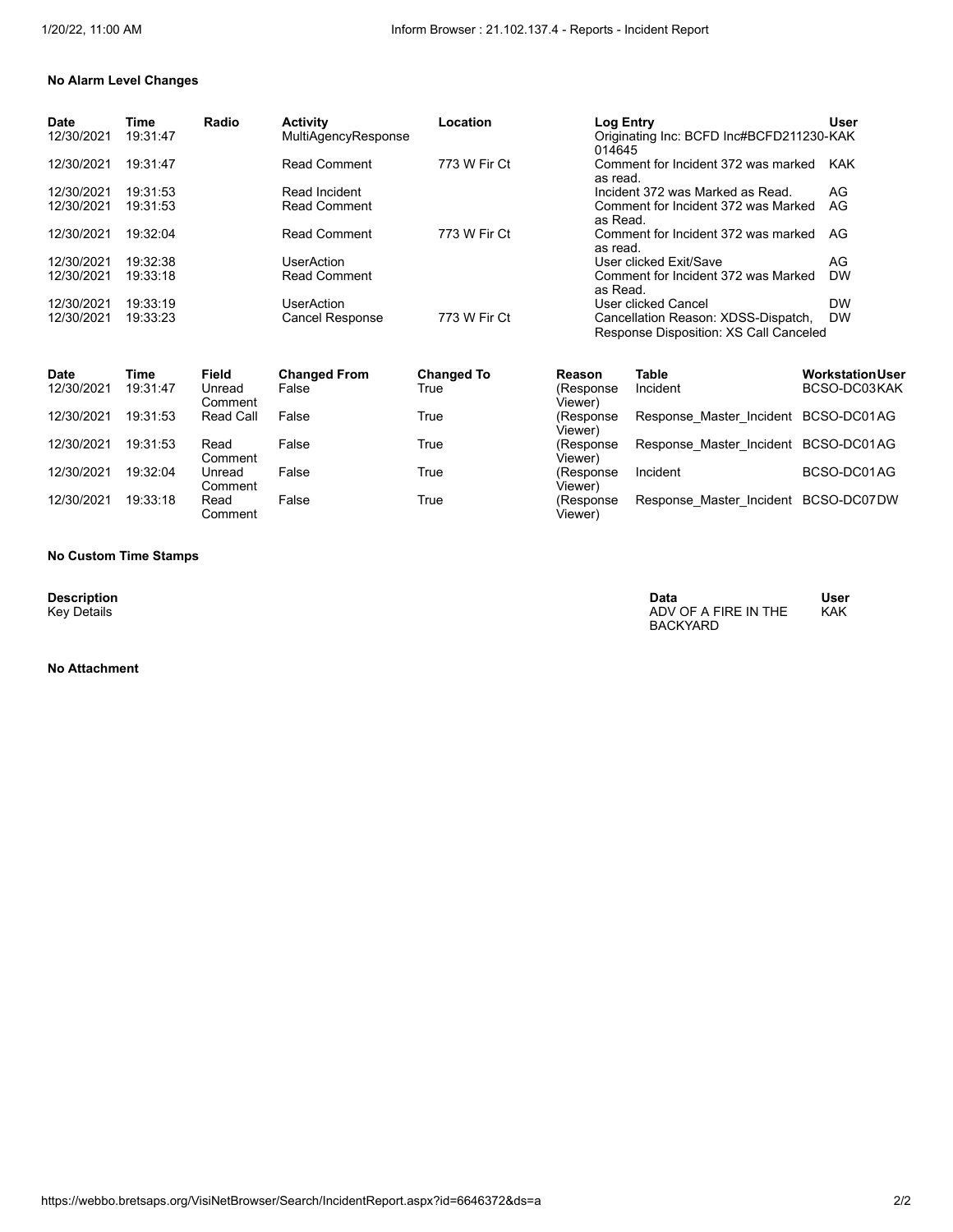Data Source: **Data Warehouse** Incident Status: **Closed** Incident number: **BCFD211230-014645** Case Numbers: Incident Date: **12/30/2021 19:31:24** Report Generated: **1/20/2022 11:01:04**

| <b>Incident Type:</b><br><b>Priority:</b><br>Determinant:<br><b>Base Response#:</b><br>Confirmation#:<br>Taken By:<br><b>Response Area:</b><br><b>Disposition:</b><br><b>Cancel Reason:</b><br><b>Incident Status:</b><br><b>Certification:</b><br>Longitude: | Emergency<br>Closed<br>105155265 | Single Engine<br>Kuhl (1821), Keely A<br>LO02A LOFD<br><b>XDFR-Default</b> |                         | <b>Alarm Level:</b><br>Problem:<br>Agency:<br>Jurisdiction:<br>Division:<br><b>Battalion:</b><br><b>Response Plan:</b><br><b>Command Ch:</b><br><b>Primary TAC:</b><br><b>Secondary TAC:</b><br>Delay Reason (if any):<br>Latitude: | <b>FINONR-Fire Non Structure</b><br><b>BCFD</b><br><b>BCFD</b><br><b>LOFD</b><br>Louisville Fire<br>LO Single Engine<br>39970006 |             |
|---------------------------------------------------------------------------------------------------------------------------------------------------------------------------------------------------------------------------------------------------------------|----------------------------------|----------------------------------------------------------------------------|-------------------------|-------------------------------------------------------------------------------------------------------------------------------------------------------------------------------------------------------------------------------------|----------------------------------------------------------------------------------------------------------------------------------|-------------|
| <b>Location Name:</b><br>Address:                                                                                                                                                                                                                             | 773 W Fir Ct                     |                                                                            |                         | County:<br><b>Location Type:</b>                                                                                                                                                                                                    | <b>BOULDER</b>                                                                                                                   |             |
| <b>Apartment:</b><br>Building:                                                                                                                                                                                                                                |                                  |                                                                            |                         | <b>Cross Street:</b><br><b>Map Reference:</b>                                                                                                                                                                                       | S WASHINGTON AVE/Dead End                                                                                                        |             |
| City, State, Zip:                                                                                                                                                                                                                                             |                                  | LOUISVILLE CO 80027                                                        |                         |                                                                                                                                                                                                                                     |                                                                                                                                  |             |
| <b>Caller Name:</b><br><b>Method Received:</b><br><b>Caller Type:</b><br><b>Caller Address:</b><br><b>Caller Building:</b><br>Caller City, State, Zip:                                                                                                        |                                  |                                                                            |                         | <b>Call Back Phone:</b><br><b>Caller Location:</b><br><b>Caller Location Phone:</b><br><b>Caller Apartment:</b><br><b>Caller County:</b>                                                                                            |                                                                                                                                  |             |
| <b>Time Stamps</b>                                                                                                                                                                                                                                            |                                  |                                                                            |                         | <b>Elapsed Times</b>                                                                                                                                                                                                                |                                                                                                                                  |             |
| <b>Description</b>                                                                                                                                                                                                                                            | Date                             | <b>Time</b>                                                                | <b>User</b>             | <b>Description</b>                                                                                                                                                                                                                  |                                                                                                                                  | <b>Time</b> |
| <b>Phone Pickup</b><br><b>1st Key Stroke</b>                                                                                                                                                                                                                  | 12/30/2021<br>12/30/2021         | 19:31:22<br>19:31:24                                                       |                         | <b>Received to In Queue</b>                                                                                                                                                                                                         |                                                                                                                                  | 00:00:22    |
| In Waiting Queue                                                                                                                                                                                                                                              | 12/30/2021                       | 19:31:46                                                                   |                         | <b>Call Taking</b>                                                                                                                                                                                                                  |                                                                                                                                  | 00:00:23    |
| <b>Call Taking Complete</b>                                                                                                                                                                                                                                   | 12/30/2021                       | 19:31:47                                                                   | Kuhl (1821),<br>Keely A | In Queue to 1st Assign                                                                                                                                                                                                              |                                                                                                                                  |             |
| <b>1st Unit Assigned</b><br><b>1st Unit Enroute</b>                                                                                                                                                                                                           |                                  |                                                                            |                         | <b>Call Received to 1st Assign</b><br><b>Assigned to 1st Enroute</b>                                                                                                                                                                |                                                                                                                                  |             |
| <b>1st Unit Arrived</b>                                                                                                                                                                                                                                       |                                  |                                                                            |                         | <b>Enroute to 1st Arrived</b>                                                                                                                                                                                                       |                                                                                                                                  |             |
| <b>Closed</b>                                                                                                                                                                                                                                                 | 12/30/2021                       | 20:50:45                                                                   | Watson<br>(1839), Greg  | <b>Incident Duration</b>                                                                                                                                                                                                            |                                                                                                                                  | 01:19:23    |

#### **No Resources Assigned**

**No Personnel Assigned**

**No Caution Notes found**

#### **No Pre-Scheduled Information**

#### **No Transports Information**

#### **No Transports Information**

| Date       | Time     | User | Tvpe     | Conf. | <b>Comments</b>                                          |
|------------|----------|------|----------|-------|----------------------------------------------------------|
| 12/30/2021 | 19:31:47 | KAK  | Response |       | [1] Multi-Agency BCSO Incident #: LOPD211230-013867      |
| 12/30/2021 | 19:32:04 | AG   | Response |       | [2] AIRED [Shared]                                       |
| 12/30/2021 | 19:33:06 | GW   | Response |       | [3] AIRE [Shared]                                        |
| 12/30/2021 | 19:33:07 | GW   | Response |       | [4] D [Shared]                                           |
| 12/30/2021 | 19:33:23 | DW   | Response |       | [5] [BCSO] has closed their incident [LOPD211230-013867] |

#### **No Address Changes**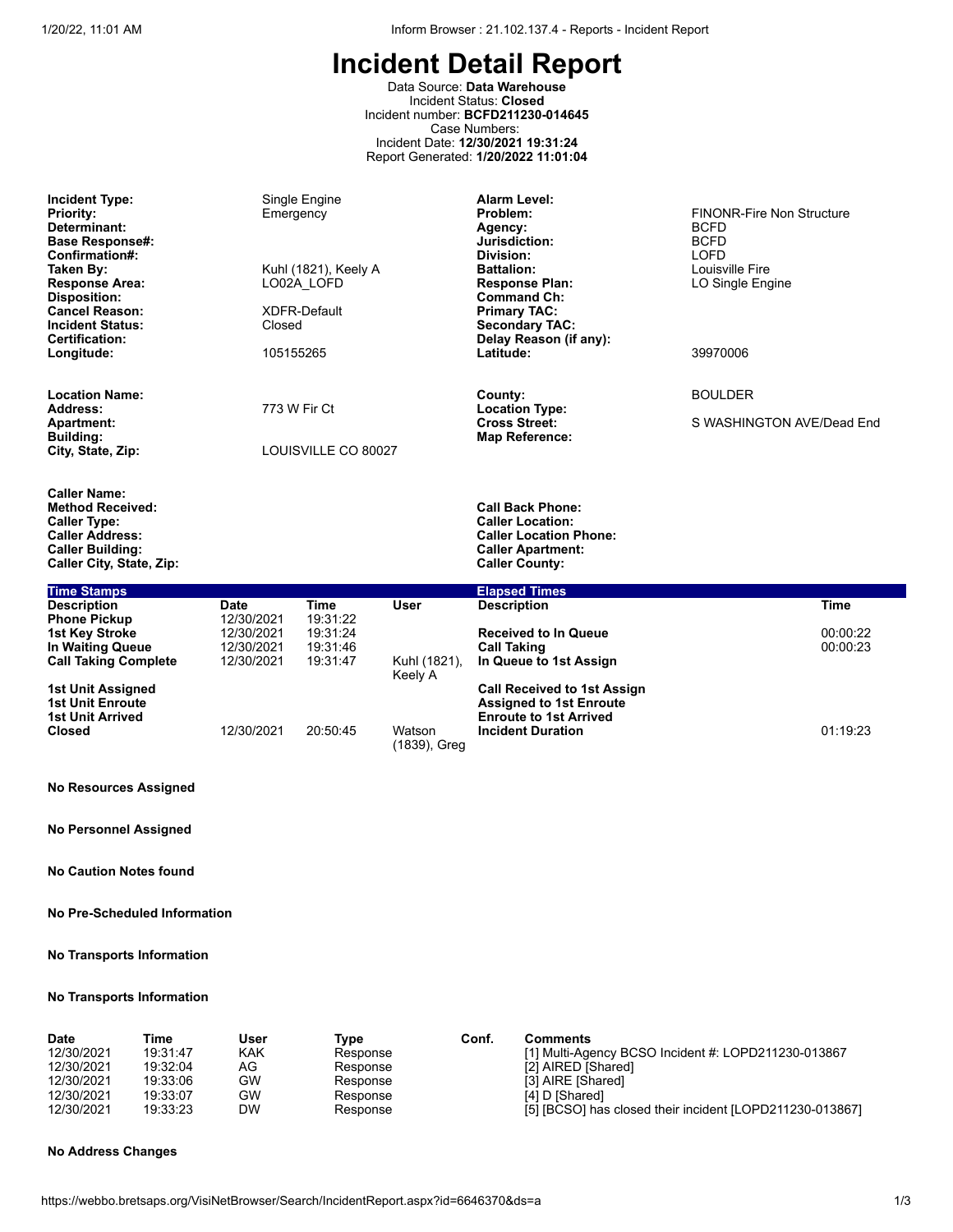# **No Priority Changes**

#### **No Alarm Level Changes**

| <b>Date</b><br>12/30/2021 | Time<br>19:31:46 | Radio | <b>Activity</b><br><b>Problem Nature</b> | Location     | Log Entry<br>Incident problem nature changed from<br><blank> to FINONR-Fire Non<br/>Structure~BCFD</blank> | User<br><b>KAK</b> |
|---------------------------|------------------|-------|------------------------------------------|--------------|------------------------------------------------------------------------------------------------------------|--------------------|
| 12/30/2021                | 19:31:47         |       | MultiAgencyResponse                      |              | Generated Inc: BCSO Inc#LOPD211230-KAK<br>013867                                                           |                    |
| 12/30/2021                | 19:31:47         |       | <b>UserAction</b>                        |              | User clicked Exit/Save                                                                                     | <b>KAK</b>         |
| 12/30/2021                | 19:31:47         |       | <b>Read Comment</b>                      | 773 W Fir Ct | Comment for Incident 370 was marked<br>as read.                                                            | <b>KAK</b>         |
| 12/30/2021                | 19:31:51         |       | Read Incident                            |              | Incident 370 was Marked as Read.                                                                           | <b>GW</b>          |
| 12/30/2021                | 19:31:51         |       | <b>Read Comment</b>                      |              | Comment for Incident 370 was Marked<br>as Read.                                                            | <b>GW</b>          |
| 12/30/2021                | 19:32:04         |       | <b>Read Comment</b>                      | 773 W Fir Ct | Comment for Incident 370 was marked<br>as read.                                                            | AG                 |
| 12/30/2021                | 19:32:14         |       | <b>Read Comment</b>                      |              | Comment for Incident 370 was Marked<br>as Read.                                                            | <b>DW</b>          |
| 12/30/2021                | 19:33:06         |       | <b>Read Comment</b>                      | 773 W Fir Ct | Comment for Incident 370 was marked<br>as read.                                                            | <b>GW</b>          |
| 12/30/2021                | 19:35:45         |       | <b>UserAction</b>                        |              | User clicked Exit/Save                                                                                     | GW                 |
| 12/30/2021                | 19:41:10         |       | <b>UserAction</b>                        |              | User clicked Exit/Save                                                                                     | <b>DW</b>          |
| 12/30/2021                | 19:42:34         |       | <b>Read Comment</b>                      |              | Comment for Incident 370 was Marked<br>as Read.                                                            | AV                 |
| 12/30/2021                | 19:42:37         |       | <b>UserAction</b>                        |              | User clicked Exit/Save                                                                                     | AV                 |
| 12/30/2021                | 20:50:45         |       | <b>Cancel Response</b>                   | 773 W Fir Ct | Cancellation Reason: XDFR-Default,<br>Response Disposition:                                                | <b>GW</b>          |

| Date<br>12/30/2021                         | Time<br>19:31:22 | <b>Field</b><br><b>Agency Name</b> | <b>Changed From</b> | <b>Changed To</b><br><b>BCSO</b>                      | Reason<br>(Response<br>Viewer)                             | <b>Table</b><br>Incident                                           | <b>Workstation User</b><br>BCSO-DC03KAK |
|--------------------------------------------|------------------|------------------------------------|---------------------|-------------------------------------------------------|------------------------------------------------------------|--------------------------------------------------------------------|-----------------------------------------|
| 12/30/2021 19:31:29                        |                  | Address                            | 773 W FIR           | <b>773 W FIR CT</b>                                   | Entry<br>Selected/Returned<br>from GeoLocator              | Response Master Incident                                           | BCSO-DC03KAK                            |
| 12/30/2021 19:31:29<br>12/30/2021 19:31:29 |                  | Address<br>Latitude                | (Blank)<br>0        | 773 W FIR<br>39970006                                 | New Entry<br>Entry<br>Selected/Returned<br>from GeoLocator | Response_Master_Incident<br>Response Master Incident               | BCSO-DC03KAK<br>BCSO-DC03KAK            |
| 12/30/2021 19:31:29                        |                  | Longitude                          | 0                   | 105155265                                             | Entry<br>Selected/Returned<br>from GeoLocator              | Response Master Incident                                           | BCSO-DC03KAK                            |
| 12/30/2021 19:31:30                        |                  | Jurisdiction                       |                     | <b>LOPD</b>                                           | (Response<br>Viewer)                                       | Response_Master_Incident                                           | BCSO-DC03KAK                            |
| 12/30/2021 19:31:30                        |                  | <b>Division</b>                    |                     | LO <sub>2</sub>                                       | (Response<br>Viewer)                                       | Response Master Incident                                           | BCSO-DC03KAK                            |
| 12/30/2021 19:31:30                        |                  | <b>Battalion</b>                   |                     | Louisville PD District (Response<br>$\overline{2}$    | Viewer)                                                    | Response Master Incident                                           | BCSO-DC03KAK                            |
| 12/30/2021 19:31:30                        |                  | Response Area                      |                     | LO02A LOPD                                            | (Response<br>Viewer)                                       | Response_Master_Incident                                           | BCSO-DC03KAK                            |
| 12/30/2021 19:31:30                        |                  | ResponsePlanType0                  |                     | 0                                                     | (Response<br>Viewer)                                       | Response Master Incident                                           | BCSO-DC03KAK                            |
| 12/30/2021 19:31:30<br>12/30/2021 19:31:43 |                  | City<br>Field_Data                 |                     | <b>LOUISVILLE</b><br>ADV OF A FIRE IN<br>THE BACKYARD | Updated City<br><b>Key Details</b>                         | Response Master Incident<br>Response User Data Fields BCSO-DC03KAK | BCSO-DC03KAK                            |
| 12/30/2021 19:31:45                        |                  | Jurisdiction                       |                     | <b>BCFD</b>                                           | (Response<br>Viewer)                                       | Response Master Incident                                           | BCSO-DC03KAK                            |
| 12/30/2021 19:31:45                        |                  | Division                           |                     | LOFD                                                  | (Response<br>Viewer)                                       | Response Master Incident                                           | BCSO-DC03KAK                            |
| 12/30/2021 19:31:45                        |                  | <b>Battalion</b>                   |                     | Louisville Fire                                       | (Response<br>Viewer)                                       | Response Master Incident                                           | BCSO-DC03KAK                            |
| 12/30/2021 19:31:45                        |                  | Response_Area                      |                     | LO02A_LOFD                                            | (Response<br>Viewer)                                       | Response Master Incident                                           | BCSO-DC03KAK                            |
| 12/30/2021 19:31:45                        |                  | ResponsePlanType0                  |                     | 0                                                     | (Response<br>Viewer)                                       | Response Master Incident                                           | BCSO-DC03KAK                            |
| 12/30/2021 19:31:46                        |                  | Jurisdiction                       |                     | <b>BCFD</b>                                           | (Response<br>Viewer)                                       | Response Master Incident                                           | BCSO-DC03KAK                            |
| 12/30/2021 19:31:46                        |                  | <b>Division</b>                    |                     | <b>LOFD</b>                                           | (Response<br>Viewer)                                       | Response Master Incident                                           | BCSO-DC03KAK                            |
| 12/30/2021 19:31:46                        |                  | <b>Battalion</b>                   |                     | Louisville Fire                                       | (Response<br>Viewer)                                       | Response Master Incident                                           | BCSO-DC03KAK                            |
| 12/30/2021 19:31:46                        |                  | Response_Area                      |                     | LO02A_LOFD                                            | (Response<br>Viewer)                                       | Response_Master_Incident                                           | BCSO-DC03KAK                            |
| 12/30/2021 19:31:46                        |                  | ResponsePlanType0                  |                     | 0                                                     | (Response<br>Viewer)                                       | Response Master Incident                                           | BCSO-DC03KAK                            |
| 12/30/2021 19:31:46                        |                  | Problem                            |                     | <b>FINONR-Fire Non</b><br>Structure                   | (Response<br>Viewer)                                       | Response Master Incident                                           | BCSO-DC03KAK                            |

https://webbo.bretsaps.org/VisiNetBrowser/Search/IncidentReport.aspx?id=6646370&ds=a 2/3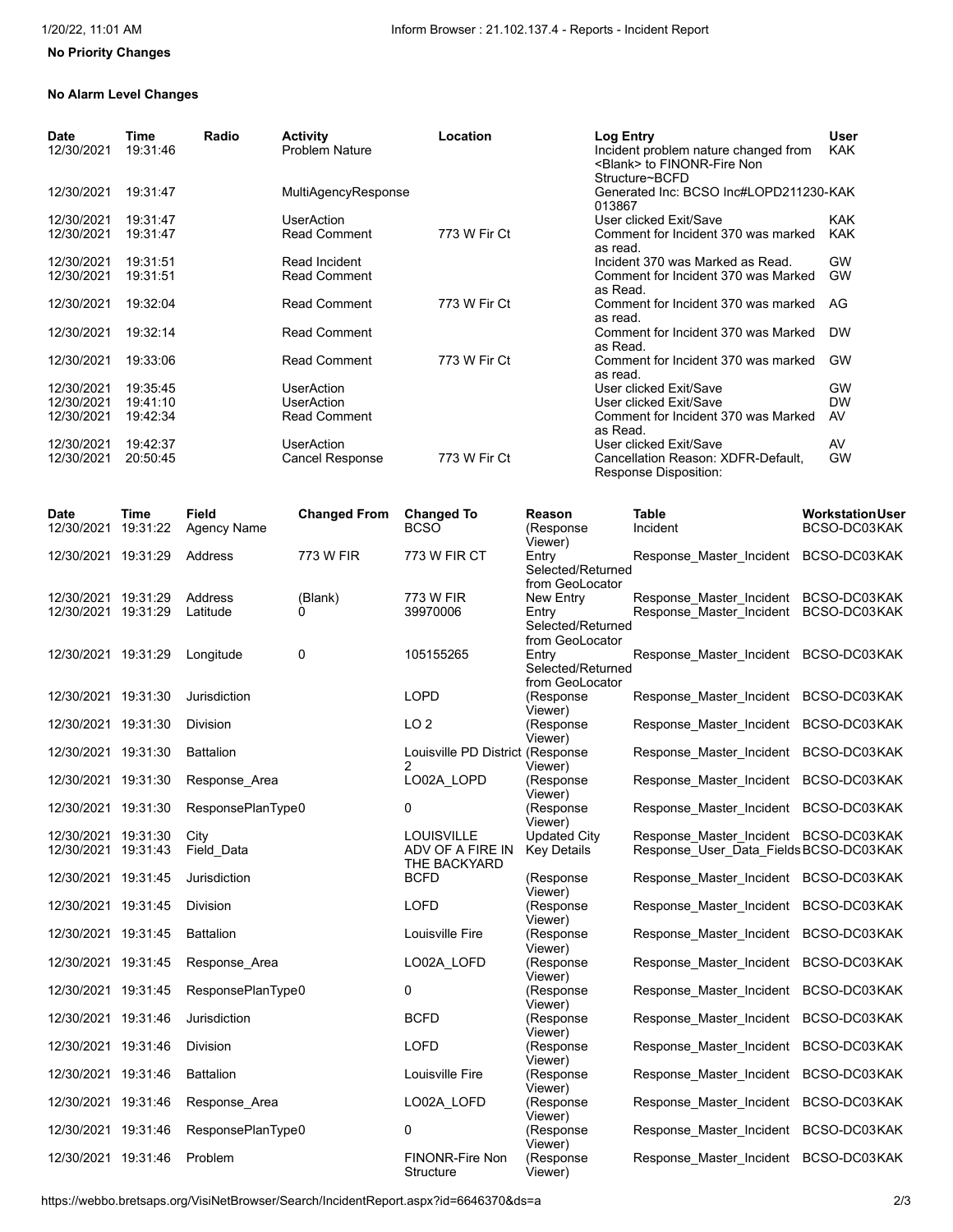| 1/20/22, 11:01 AM      |                      |          | Inform Browser: 21.102.137.4 - Reports - Incident Report |                      |                                        |              |
|------------------------|----------------------|----------|----------------------------------------------------------|----------------------|----------------------------------------|--------------|
| 12/30/2021<br>19:31:46 | Response Plan        |          | LO Single Engine                                         | (Response<br>Viewer) | Response Master Incident               | BCSO-DC03KAK |
| 12/30/2021<br>19:31:46 | DispatchLevel        |          | Default                                                  | (Response<br>Viewer) | Response Master Incident               | BCSO-DC03KAK |
| 12/30/2021<br>19:31:46 | ResponsePlanType0    |          |                                                          | (Response<br>Viewer) | Response Master Incident               | BCSO-DC03KAK |
| 12/30/2021<br>19:31:46 | Priority Description |          | Emergency                                                |                      | Response Master Incident               | BCSO-DC03KAK |
| 12/30/2021<br>19:31:46 | Priority Number      | $\Omega$ |                                                          |                      | Response Master Incident               | BCSO-DC03KAK |
| 12/30/2021<br>19:31:46 | Incident Type        |          | Single Engine                                            | (Response<br>Viewer) | Response Master Incident               | BCSO-DC03KAK |
| 19:31:47<br>12/30/2021 | Unread Comment False |          | True                                                     | (Response<br>Viewer) | Incident                               | BCSO-DC03KAK |
| 12/30/2021<br>19:31:47 | Response 1           |          | Zone 2                                                   |                      | Response User Data Fields BCSO-DC03KAK |              |
| 19:31:51<br>12/30/2021 | Read Call            | False    | True                                                     | (Response<br>Viewer) | Response Master Incident               | BCSO-DC04 GW |
| 19:31:51<br>12/30/2021 | <b>Read Comment</b>  | False    | True                                                     | (Response<br>Viewer) | Response Master Incident               | BCSO-DC04GW  |
| 19:32:04<br>12/30/2021 | Unread Comment False |          | True                                                     | (Response<br>Viewer) | Incident                               | BCSO-DC01AG  |
| 19:32:14<br>12/30/2021 | <b>Read Comment</b>  | False    | True                                                     | (Response<br>Viewer) | Response Master Incident               | BCSO-DC07DW  |
| 19:33:06<br>12/30/2021 | Unread Comment False |          | True                                                     | (Response<br>Viewer) | Incident                               | BCSO-DC04 GW |
| 12/30/2021<br>19:42:34 | <b>Read Comment</b>  | False    | True                                                     | (Response<br>Viewer) | Response Master Incident               | BCSO-DC02AV  |

#### **No Custom Time Stamps**

#### **No Attachment**

| Description   | Data                 | User       |
|---------------|----------------------|------------|
| Key Details   | ADV OF A FIRE IN THE | <b>KAK</b> |
|               | BACKYARD             |            |
| Response<br>_ | Zone 2               | <b>KAK</b> |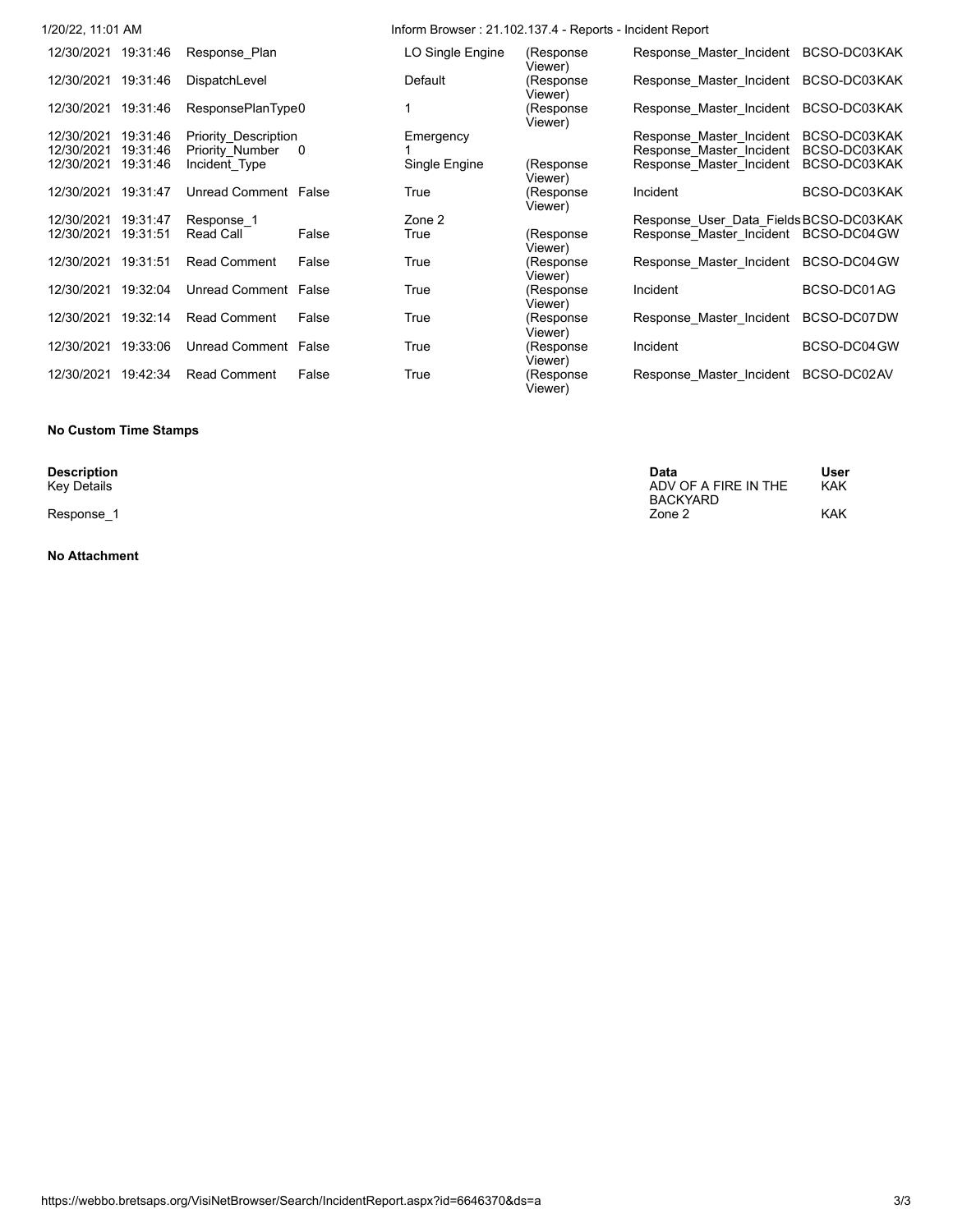1/20/22, 11:02 AM Inform Browser : 21.102.137.4 - Reports - Incident Report

**Incident Detail Report**<br>
Data Source: Data Warehouse<br>
Incident Status: Closed<br>
Incident number: LOPD211230-013868<br>
Case Numbers:<br>
Case Numbers:<br>
Report Generated: 1/200/2022 11:01:52

| <b>Incident Type:</b><br><b>Priority:</b><br>Determinant:<br><b>Base Response#:</b>                                                                    |                                                          | 1 Officer<br>In Progress                             |                                                          |                            | Alarm Level:<br>Problem:<br>Agency:<br>Jurisdiction:                                                                   |                                                                                                                                                                                                                                                                          | <b>FIASSS-Fire Assist</b><br><b>BCSO</b><br><b>LOPD</b>                       |          |
|--------------------------------------------------------------------------------------------------------------------------------------------------------|----------------------------------------------------------|------------------------------------------------------|----------------------------------------------------------|----------------------------|------------------------------------------------------------------------------------------------------------------------|--------------------------------------------------------------------------------------------------------------------------------------------------------------------------------------------------------------------------------------------------------------------------|-------------------------------------------------------------------------------|----------|
| Confirmation#:<br>Taken By:<br><b>Response Area:</b><br><b>Disposition:</b><br><b>Cancel Reason:</b><br><b>Incident Status:</b>                        |                                                          | LO02A LOPD<br><b>ZS Aired</b><br>Closed              | McDaniel (1825), Molly<br>XDSS-Dispatch                  |                            | Division:<br><b>Battalion:</b><br><b>Response Plan:</b><br>Command Ch:<br><b>Primary TAC:</b><br><b>Secondary TAC:</b> |                                                                                                                                                                                                                                                                          | LO <sub>2</sub><br>Louisville PD District 2<br>LO 1 Officer - D2              |          |
| <b>Certification:</b><br>Longitude:                                                                                                                    |                                                          | 105146914                                            |                                                          |                            | Latitude:                                                                                                              | Delay Reason (if any):                                                                                                                                                                                                                                                   | 39954211                                                                      |          |
| <b>Location Name:</b><br>Address:<br><b>Apartment:</b><br>Building:<br>City, State, Zip:                                                               |                                                          | Juniper Village<br>1078 S 88 h St<br>306             | LOUISVILLE CO 80027                                      |                            | County:<br><b>Location Type:</b><br><b>Cross Street:</b><br><b>Map Reference:</b>                                      |                                                                                                                                                                                                                                                                          | <b>BOULDER</b><br><b>Assisted Living Facilities</b><br>Dead End/ST ANDREWS LN |          |
| <b>Caller Name:</b><br><b>Method Received:</b><br><b>Caller Type:</b><br><b>Caller Address:</b><br><b>Caller Building:</b><br>Caller City, State, Zip: |                                                          |                                                      | SHAUNDRA//EMPLOYEE                                       |                            | <b>Caller Location:</b><br><b>Caller County:</b>                                                                       | <b>Call Back Phone:</b><br><b>Caller Location Phone:</b><br><b>Caller Apartment:</b>                                                                                                                                                                                     |                                                                               |          |
| <b>Time Stamps</b><br><b>Description</b>                                                                                                               |                                                          | Date                                                 | Time                                                     | User                       | <b>Elapsed Times</b><br><b>Description</b>                                                                             |                                                                                                                                                                                                                                                                          |                                                                               | Time     |
| <b>Phone Pickup</b><br>1st Key Stroke<br>In Waiting Queue<br><b>Call Taking Complete</b>                                                               |                                                          | 12/30/2021<br>12/30/2021<br>12/30/2021<br>12/30/2021 | 19:50:08<br>19:50:08<br>19:50:08<br>19:50:08             | McDaniel (1825),           | <b>Call Taking</b>                                                                                                     | <b>Received to In Queue</b><br>In Queue to 1st Assign                                                                                                                                                                                                                    |                                                                               | 00:00:00 |
| 1st Unit Assigned<br><b>1st Unit Enroute</b><br><b>1st Unit Arrived</b><br>Closed                                                                      |                                                          | 12/30/2021                                           | 19:51:24                                                 | Molly<br>Gagliardi (1835), |                                                                                                                        | <b>Call Received to 1st Assign</b><br><b>Assigned to 1st Enroute</b><br><b>Enroute to 1st Arrived</b><br><b>Incident Duration</b>                                                                                                                                        |                                                                               | 00:01:16 |
|                                                                                                                                                        |                                                          |                                                      |                                                          | Ashley                     |                                                                                                                        |                                                                                                                                                                                                                                                                          |                                                                               |          |
| <b>No Resources Assigned</b>                                                                                                                           |                                                          |                                                      |                                                          |                            |                                                                                                                        |                                                                                                                                                                                                                                                                          |                                                                               |          |
| <b>No Personnel Assigned</b>                                                                                                                           |                                                          |                                                      |                                                          |                            |                                                                                                                        |                                                                                                                                                                                                                                                                          |                                                                               |          |
| Notes<br>COMBO FOR FRONT DOOR                                                                                                                          |                                                          |                                                      |                                                          |                            | Type<br>Address                                                                                                        |                                                                                                                                                                                                                                                                          | Priority<br>Low                                                               |          |
| No Pre-Scheduled Information                                                                                                                           |                                                          |                                                      |                                                          |                            |                                                                                                                        |                                                                                                                                                                                                                                                                          |                                                                               |          |
| No Transports Information                                                                                                                              |                                                          |                                                      |                                                          |                            |                                                                                                                        |                                                                                                                                                                                                                                                                          |                                                                               |          |
| <b>No Transports Information</b>                                                                                                                       |                                                          |                                                      |                                                          |                            |                                                                                                                        |                                                                                                                                                                                                                                                                          |                                                                               |          |
| Date                                                                                                                                                   | Time                                                     | User                                                 | Type                                                     |                            | Conf.                                                                                                                  | <b>Comments</b>                                                                                                                                                                                                                                                          |                                                                               |          |
| 12/30/2021                                                                                                                                             | 19:44:27                                                 | <b>SYS</b>                                           | Response                                                 |                            |                                                                                                                        | [1] [1] BCSO--BOULDER PD WIRELESS VERIFY PD VERIFY FD VERIFY<br>EMS[Shared]                                                                                                                                                                                              |                                                                               |          |
| 12/30/2021<br>12/30/2021<br>12/30/2021<br>12/30/2021<br>12/30/2021                                                                                     | 19:44:27<br>19:50:07<br>19:50:08<br>19:50:18<br>19:51:08 | <b>SYS</b><br>ΜМ<br>MM<br>MM<br>ZetronM25            | Response<br>Response<br>Response<br>Response<br>Response |                            |                                                                                                                        | [2] [2] WPH2 LAT: +39.928340LON: -105.142486 CONF: 6[Shared]<br>[3] [3] PT MISSING COMPLETELY[Shared]<br>[4] Multi-Agency BCFD Incident #: BCFD211230-014647<br>[5] NEED ALL CLEAR ON THE BUILDING [Shared]<br>[6] LAF2 Alerted at 12/30/2021 19:51:08 for 2602 [Shared] |                                                                               |          |
| 12/30/2021                                                                                                                                             | 19:53:17                                                 | GW                                                   | Response                                                 |                            |                                                                                                                        | [7] Backed up 2602 with 2622 [Shared]<br>[8] 2622 LOC'D F AND A STAFF MEMEBER THAT RETRUNED // WORKING ON A                                                                                                                                                              |                                                                               |          |
| 12/30/2021                                                                                                                                             | 20:29:51                                                 | GW                                                   | Response                                                 |                            |                                                                                                                        | PLAN [Shared]                                                                                                                                                                                                                                                            |                                                                               |          |
| 12/30/2021                                                                                                                                             | 20:30:39                                                 | MM                                                   | Response                                                 |                            |                                                                                                                        | [9] ` [Shared]<br>[10] Secondary Location for 2622: YMCA of Boulder County, 2800 DAGNY                                                                                                                                                                                   |                                                                               |          |
| 12/30/2021<br>12/30/2021                                                                                                                               | 20:42:15<br>20:42:24                                     | GW<br>GW                                             | Response                                                 |                            |                                                                                                                        | WAY,LAFAYETTE, CO 80026. [Shared]<br>[11] 2622 TRANSPORTING PT AND STAFF TO YMCA [Shared]                                                                                                                                                                                |                                                                               |          |
|                                                                                                                                                        |                                                          |                                                      | Response                                                 |                            |                                                                                                                        |                                                                                                                                                                                                                                                                          |                                                                               |          |
| <b>No Address Changes</b>                                                                                                                              |                                                          |                                                      |                                                          |                            |                                                                                                                        |                                                                                                                                                                                                                                                                          |                                                                               |          |
| <b>No Priority Changes</b>                                                                                                                             |                                                          |                                                      |                                                          |                            |                                                                                                                        |                                                                                                                                                                                                                                                                          |                                                                               |          |

# **No Alarm Level Changes**

| Date<br>12/30/2021       | Time<br>19:50:08     | Radio | Activitv<br>MultiAgencyResponse      | Location       | Loa Entrv<br>Originating Inc: BCFD Inc#BCFD211230-014647                         | User<br>ΜМ |
|--------------------------|----------------------|-------|--------------------------------------|----------------|----------------------------------------------------------------------------------|------------|
| 12/30/2021<br>12/30/2021 | 19:50:08<br>19:50:18 |       | <b>Read Comment</b><br>Read Incident | 1078 S 88th St | Comment for Incident 414 was marked as read.<br>Incident 414 was Marked as Read. | MМ<br>AG   |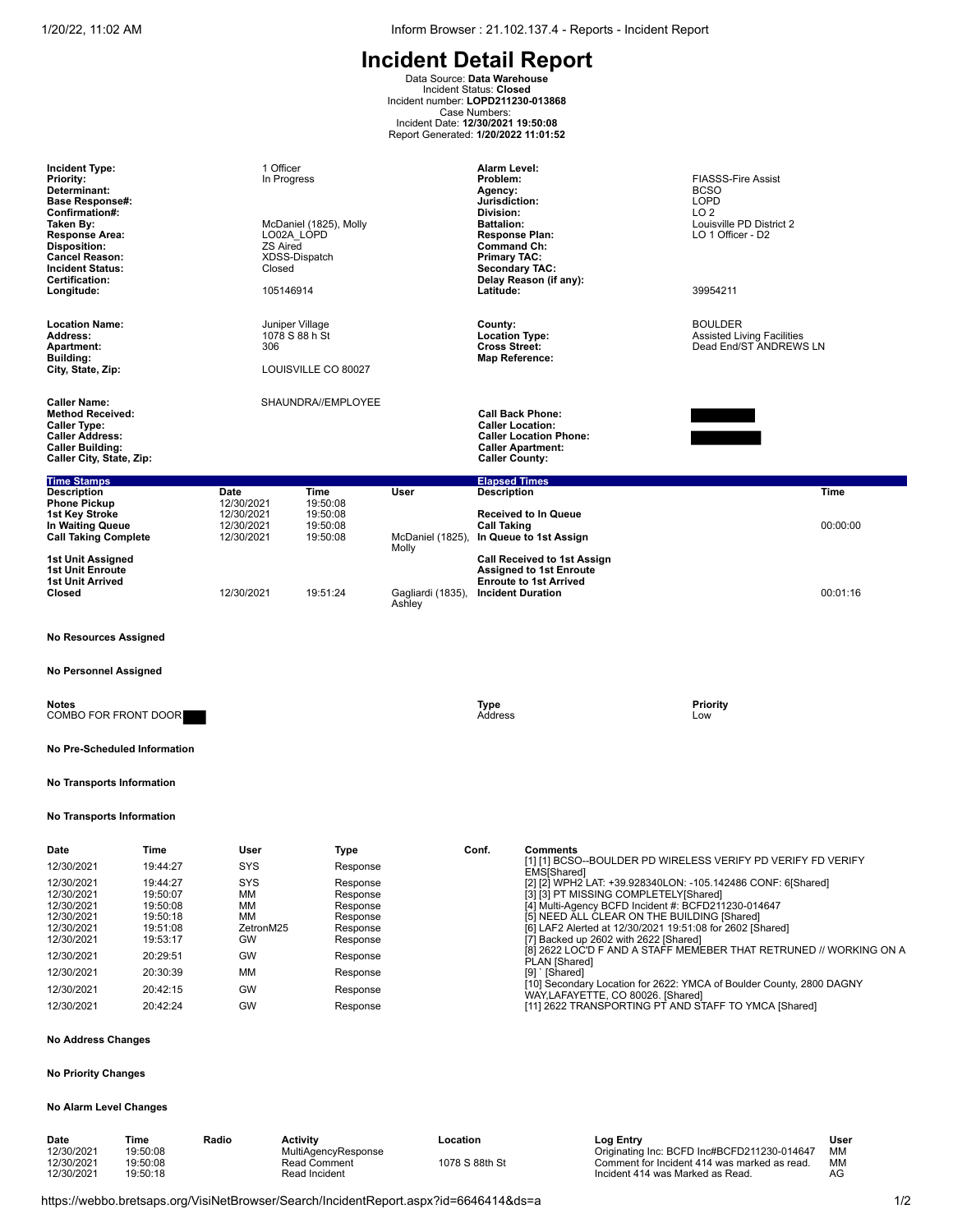|                                        | 1/20/22, 11:02 AM                           |         |                              |                                                          |                           |                 |                                         | Inform Browser: 21.102.137.4 - Reports - Incident Report                                                               |                              |                          |  |  |
|----------------------------------------|---------------------------------------------|---------|------------------------------|----------------------------------------------------------|---------------------------|-----------------|-----------------------------------------|------------------------------------------------------------------------------------------------------------------------|------------------------------|--------------------------|--|--|
| 12/30/2021<br>12/30/2021<br>12/30/2021 | 19:50:18<br>19:50:53<br>19:51:08            |         |                              | <b>Read Comment</b><br>UserAc ion<br><b>Read Comment</b> |                           | 1078 S 88th St  |                                         | Comment for Incident 414 was Marked as Read.<br>User clicked Exit/Save<br>Comment for Incident 414 was marked as read. |                              | AG<br>AG<br>T01COMINT05M |  |  |
| 12/30/2021<br>12/30/2021               | 19:51:12<br>19:51:21                        |         |                              | <b>Read Comment</b><br>UserAc ion                        |                           |                 |                                         | Comment for Incident 414 was Marked as Read.<br>User clicked Cancel                                                    |                              | AG<br>AG                 |  |  |
| 12/30/2021                             | 19:51:24                                    |         |                              | Cancel Response                                          |                           | Juniper Village |                                         | Cancellation Reason: XDSS-Dispatch, Response<br>Disposition: ZS Aired                                                  |                              | AG                       |  |  |
| 12/30/2021                             | 19:53:17                                    |         |                              | <b>Read Comment</b>                                      |                           | 1078 S 88th St  |                                         | Comment for Incident 414 was marked as read.                                                                           |                              | GW                       |  |  |
| Date                                   | Field<br>Time<br>12/30/2021 19:50:08 Unread | Comment | <b>Changed From</b><br>False |                                                          | <b>Changed To</b><br>True |                 | Reason<br>(Response Incident<br>Viewer) | <b>Table</b>                                                                                                           | Workstation<br>BCSO-DC05     | User<br>MМ               |  |  |
|                                        | 12/30/2021 19:50:18 Read Call False         |         |                              |                                                          | True                      |                 | Viewer)                                 | (Response Response Master Incident                                                                                     | BCSO-DC01                    | AG                       |  |  |
|                                        | 12/30/2021 19:50:18 Read                    | Comment | False                        |                                                          | True                      |                 | Viewer)                                 | (Response Response Master Incident                                                                                     | BCSO-DC01                    | AG                       |  |  |
|                                        | 12/30/2021 19:50:50 Field Data 85 YOF       |         |                              |                                                          | 85 YOF                    |                 |                                         | Key Details Response User Data Fields BCSO-DC01                                                                        |                              | AG                       |  |  |
|                                        | 12/30/2021 19:51:08 Unread                  | Comment | False                        |                                                          | True                      |                 | (Response Incident<br>Viewer)           |                                                                                                                        | BRT01COMINT05T01COMINT05MSOS |                          |  |  |
|                                        | 12/30/2021 19:51:12 Read                    | Comment | False                        |                                                          | True                      |                 | Viewer)                                 | (Response Response Master Incident                                                                                     | BCSO-DC01                    | AG                       |  |  |
|                                        | 12/30/2021 19:53:17 Unread                  | Comment | False                        |                                                          | True                      |                 | (Response Incident<br>Viewer)           |                                                                                                                        | BCSO-DC04                    | <b>GW</b>                |  |  |

 **No Custom Time Stamps**

**Description**<br>Key Details

**No Attachment**

**Description Data User** Key Details 85 YOF AG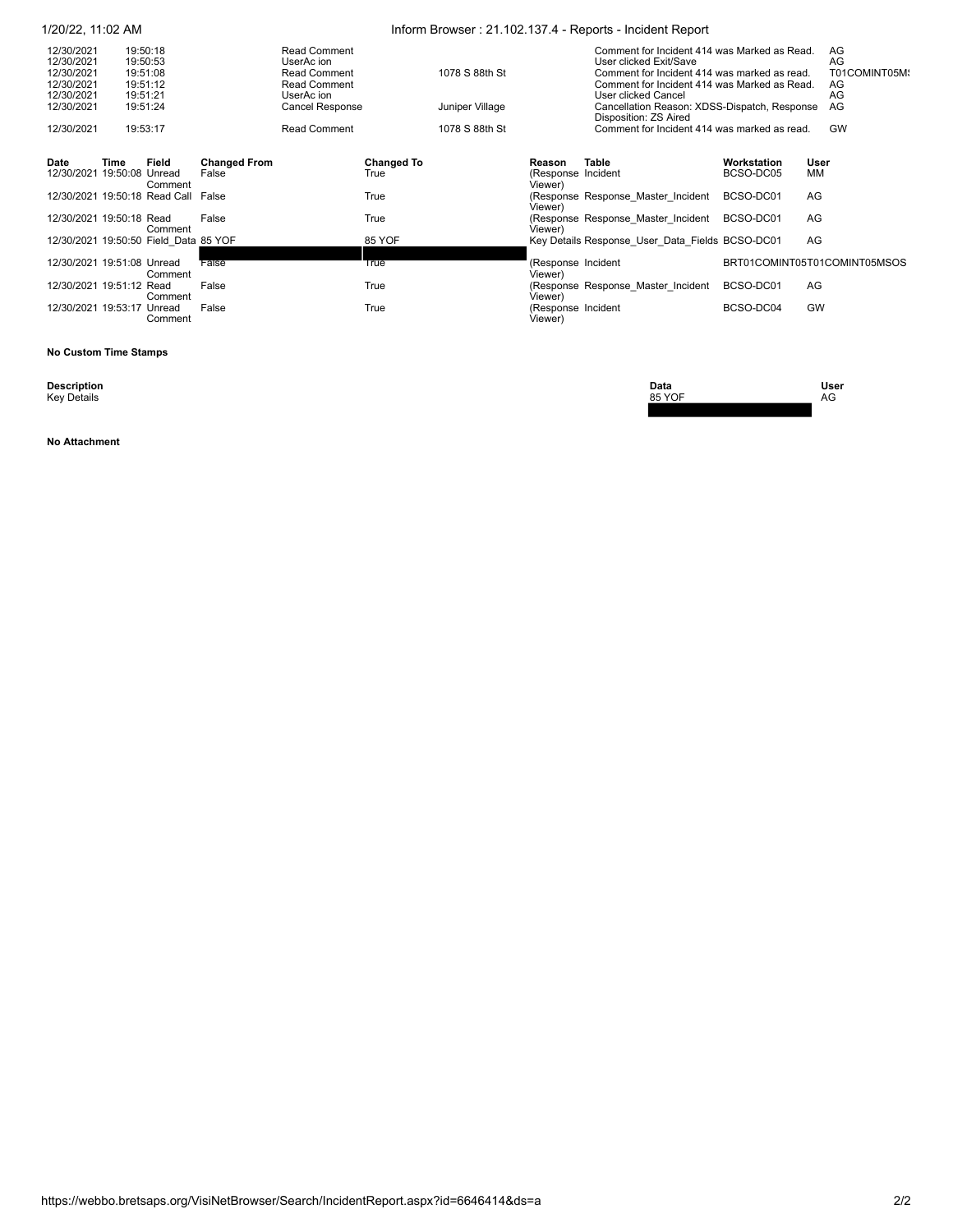**Incident Detail Report**<br>Data Source: Data Warehouse<br>Incident Status: Closed<br>Incident number: BCFD211230-014647<br>Case Numbers:<br>Incident Date: 12/30/2021 19 44 35<br>Report Generated: 1/20/2022 11 02 26

| <b>Incident Type</b><br><b>Priority</b><br>Determinant<br><b>Base Response#</b><br>Confirmation#<br>Taken By<br><b>Response Area</b><br><b>Disposition</b><br><b>Cancel Reason</b><br><b>Incident Status</b><br>Certification<br>Longitude |                                                                                                                                                      |                                                                                       | Single Engine<br>Emergency<br>McDaniel (1825), Molly<br>LO02A_LOFD<br>Closed<br>105146914                                                            |                  | <b>Alarm Level</b><br>Problem<br>Agency<br>Jurisdiction<br><b>Division</b><br><b>Battalion</b><br><b>Response Plan</b><br><b>Command Ch</b><br><b>Primary TAC</b><br><b>Secondary TAC</b><br>Delay Reason (if any)<br>Latitude |                                                                                                                                           | -1<br><b>BCFD</b><br><b>BCFD</b><br><b>LOFD</b>                                                                                                                                                                                                                                                                                                                                                                                                                                 | <b>FIASSR-Fire Assist</b><br>Louisville Fire<br>LO Single Engine<br>39954211  |                                                                    |
|--------------------------------------------------------------------------------------------------------------------------------------------------------------------------------------------------------------------------------------------|------------------------------------------------------------------------------------------------------------------------------------------------------|---------------------------------------------------------------------------------------|------------------------------------------------------------------------------------------------------------------------------------------------------|------------------|--------------------------------------------------------------------------------------------------------------------------------------------------------------------------------------------------------------------------------|-------------------------------------------------------------------------------------------------------------------------------------------|---------------------------------------------------------------------------------------------------------------------------------------------------------------------------------------------------------------------------------------------------------------------------------------------------------------------------------------------------------------------------------------------------------------------------------------------------------------------------------|-------------------------------------------------------------------------------|--------------------------------------------------------------------|
| <b>Location Name</b><br><b>Address</b><br><b>Apartment</b><br><b>Building</b><br>City, State, Zip                                                                                                                                          |                                                                                                                                                      | 306                                                                                   | Juniper Village<br>1078 S 88th St<br>LOUISV LLE CO 80027                                                                                             |                  | County<br><b>Location Type</b><br><b>Cross Street</b><br><b>Map Reference</b>                                                                                                                                                  |                                                                                                                                           |                                                                                                                                                                                                                                                                                                                                                                                                                                                                                 | <b>BOULDER</b><br><b>Assisted Living Facilities</b><br>Dead End/ST ANDREWS LN |                                                                    |
| <b>Caller Name</b><br><b>Method Received</b><br><b>Caller Type</b><br><b>Caller Address</b><br><b>Caller Building</b><br>Caller City, State, Zip                                                                                           |                                                                                                                                                      |                                                                                       | SHAUNDRA//EMPLOYEE                                                                                                                                   |                  | <b>Call Back Phone</b><br><b>Caller Location</b><br><b>Caller Location Phone</b><br><b>Caller Apartment</b><br><b>Caller County</b>                                                                                            |                                                                                                                                           |                                                                                                                                                                                                                                                                                                                                                                                                                                                                                 |                                                                               |                                                                    |
| <b>Time Stamps</b><br><b>Description</b>                                                                                                                                                                                                   |                                                                                                                                                      | Date                                                                                  | Time                                                                                                                                                 | User             | <b>Elapsed Times</b><br>Description                                                                                                                                                                                            |                                                                                                                                           |                                                                                                                                                                                                                                                                                                                                                                                                                                                                                 |                                                                               | Time                                                               |
| <b>Phone Pickup</b><br>1st Key Stroke<br>In Waiting Queue<br><b>Call Taking Complete</b>                                                                                                                                                   |                                                                                                                                                      | 12/30/2021<br>12/30/2021<br>12/30/2021<br>12/30/2021                                  | 19:44:27<br>19:44:27<br>19:50:08<br>19:51:04                                                                                                         | McDaniel (1825), | <b>Received to In Queue</b><br>Call Taking<br>In Queue to 1st Assign                                                                                                                                                           |                                                                                                                                           |                                                                                                                                                                                                                                                                                                                                                                                                                                                                                 |                                                                               | 00 05:33<br>00 06:29<br>00 00:53                                   |
| 1st Unit Assigned<br><b>1st Unit Enroute</b><br>1st Unit Arrived<br>Closed                                                                                                                                                                 |                                                                                                                                                      | 12/30/2021<br>12/30/2021<br>12/30/2021<br>12/30/2021                                  | 19:51:01<br>19:53:17<br>20:03:15<br>20:49:07                                                                                                         | Molly<br>Mobile1 | <b>Call Received to 1st Assign</b><br><b>Assigned to 1st Enroute</b><br><b>Enroute to 1st Arrived</b><br><b>Incident Duration</b>                                                                                              |                                                                                                                                           |                                                                                                                                                                                                                                                                                                                                                                                                                                                                                 |                                                                               | 00 06:34<br>00 02:16.7<br>00 09:57.7<br>01 04:40                   |
| Unit<br>LO <sub>3</sub><br>2602<br>2622                                                                                                                                                                                                    | <b>Primary Flag</b><br>Υ<br>N<br>N                                                                                                                   | Assigned<br>19:51:01<br>19:51:01<br>19:53:17                                          | <b>Disposition</b><br>Enroute<br>19 53:29<br>19 53:17                                                                                                | Staged           | Arrived<br>20:03:15                                                                                                                                                                                                            | <b>At Patient</b>                                                                                                                         | <b>Delay Avail</b>                                                                                                                                                                                                                                                                                                                                                                                                                                                              | Complete<br>19 51 09<br>19 54:18<br>20:49 07                                  | Odm. Odm. Cancel<br><b>EnrouteArrivedReason</b>                    |
| <b>No Personnel Assigned</b>                                                                                                                                                                                                               |                                                                                                                                                      |                                                                                       |                                                                                                                                                      |                  |                                                                                                                                                                                                                                |                                                                                                                                           |                                                                                                                                                                                                                                                                                                                                                                                                                                                                                 |                                                                               |                                                                    |
| Notes<br>COMBO FOR FRONT DOOR                                                                                                                                                                                                              |                                                                                                                                                      |                                                                                       |                                                                                                                                                      |                  | Type<br>Address                                                                                                                                                                                                                |                                                                                                                                           | <b>Priority</b><br>Low                                                                                                                                                                                                                                                                                                                                                                                                                                                          |                                                                               |                                                                    |
| No Pre-Scheduled Information                                                                                                                                                                                                               |                                                                                                                                                      |                                                                                       |                                                                                                                                                      |                  |                                                                                                                                                                                                                                |                                                                                                                                           |                                                                                                                                                                                                                                                                                                                                                                                                                                                                                 |                                                                               |                                                                    |
| No Transports Information                                                                                                                                                                                                                  |                                                                                                                                                      |                                                                                       |                                                                                                                                                      |                  |                                                                                                                                                                                                                                |                                                                                                                                           |                                                                                                                                                                                                                                                                                                                                                                                                                                                                                 |                                                                               |                                                                    |
| No Transports Information                                                                                                                                                                                                                  |                                                                                                                                                      |                                                                                       |                                                                                                                                                      |                  |                                                                                                                                                                                                                                |                                                                                                                                           |                                                                                                                                                                                                                                                                                                                                                                                                                                                                                 |                                                                               |                                                                    |
| Date<br>12/30/2021<br>12/30/2021<br>12/30/2021<br>12/30/2021<br>12/30/2021<br>12/30/2021<br>12/30/2021<br>12/30/2021<br>12/30/2021<br>12/30/2021<br>12/30/2021<br>12/30/2021                                                               | Time<br>19:44 27<br>19:44 27<br>19:50 07<br>19:50 08<br>19:50:18<br>19:51 08<br>19:51 24<br>19:53:17<br>20:29 51<br>20:30 39<br>20:42:15<br>20:42 24 | User<br>SYS<br>SYS<br>ΜМ<br>MM<br>ΜМ<br>ZetronM25<br>AG<br>GW<br>GW<br>мм<br>GW<br>GW | Type<br>Response<br>Response<br>Response<br>Response<br>Response<br>Response<br>Response<br>Response<br>Response<br>Response<br>Response<br>Response |                  | Conf.<br><b>Comments</b>                                                                                                                                                                                                       | [3] PT MISS NG COMPLETELY<br>[8] Backed up 2602 with 2622 [Shared]<br>PLAN [Shared]<br>[10] [Shared]<br>WAY,LAFAYETTE, CO 80026. [Shared] | [1] BCSO--BOULDER PD WIRELESS VERIFY PD VERIFY FD VERIFY EMS<br>[2] WPH2 LAT: +39.928340LON: -105.142486 CONF: 6<br>[4] Multi-Agency BCSO Incident #: LOPD211230-013868<br>[5] NEED ALL CLEAR ON THE BUILDING [Shared]<br>[6] LAF2 Alerted at 12/30/2021 19 51:08 for 2602 [Shared]<br>[7] [BCSO] has closed their incident [LOPD211230-013868]<br>[11] Secondary Location for 2622: YMCA of Boulder County, 2800 DAGNY<br>[12] 2622 TRANSPORT NG PT AND STAFF TO YMCA [Shared] |                                                                               | [9] 2622 LOC'D F AND A STAFF MEMEBER THAT RETRUNED // WORKING ON A |
| <b>No Address Changes</b>                                                                                                                                                                                                                  |                                                                                                                                                      |                                                                                       |                                                                                                                                                      |                  |                                                                                                                                                                                                                                |                                                                                                                                           |                                                                                                                                                                                                                                                                                                                                                                                                                                                                                 |                                                                               |                                                                    |
| <b>No Priority Changes</b>                                                                                                                                                                                                                 |                                                                                                                                                      |                                                                                       |                                                                                                                                                      |                  |                                                                                                                                                                                                                                |                                                                                                                                           |                                                                                                                                                                                                                                                                                                                                                                                                                                                                                 |                                                                               |                                                                    |
| Date<br>12/30/2021                                                                                                                                                                                                                         | Time<br>19:51:01                                                                                                                                     | User<br>GW                                                                            | <b>Change to Alarm</b>                                                                                                                               |                  |                                                                                                                                                                                                                                |                                                                                                                                           |                                                                                                                                                                                                                                                                                                                                                                                                                                                                                 |                                                                               |                                                                    |
| Date<br>12/30/2021<br>12/30/2021                                                                                                                                                                                                           | Time<br>19:44 27<br>19:48 57                                                                                                                         | Radio                                                                                 | <b>Activity</b><br><b>Read Comment</b><br><b>Problem Nature</b>                                                                                      | Location         |                                                                                                                                                                                                                                | Log Entry                                                                                                                                 | Comment for Incident 405 was marked as read.<br>Incident problem nature changed from <blank> to<br/>FIASSR-Fire Assist~BCFD</blank>                                                                                                                                                                                                                                                                                                                                             |                                                                               | User<br>МM<br><b>MM</b>                                            |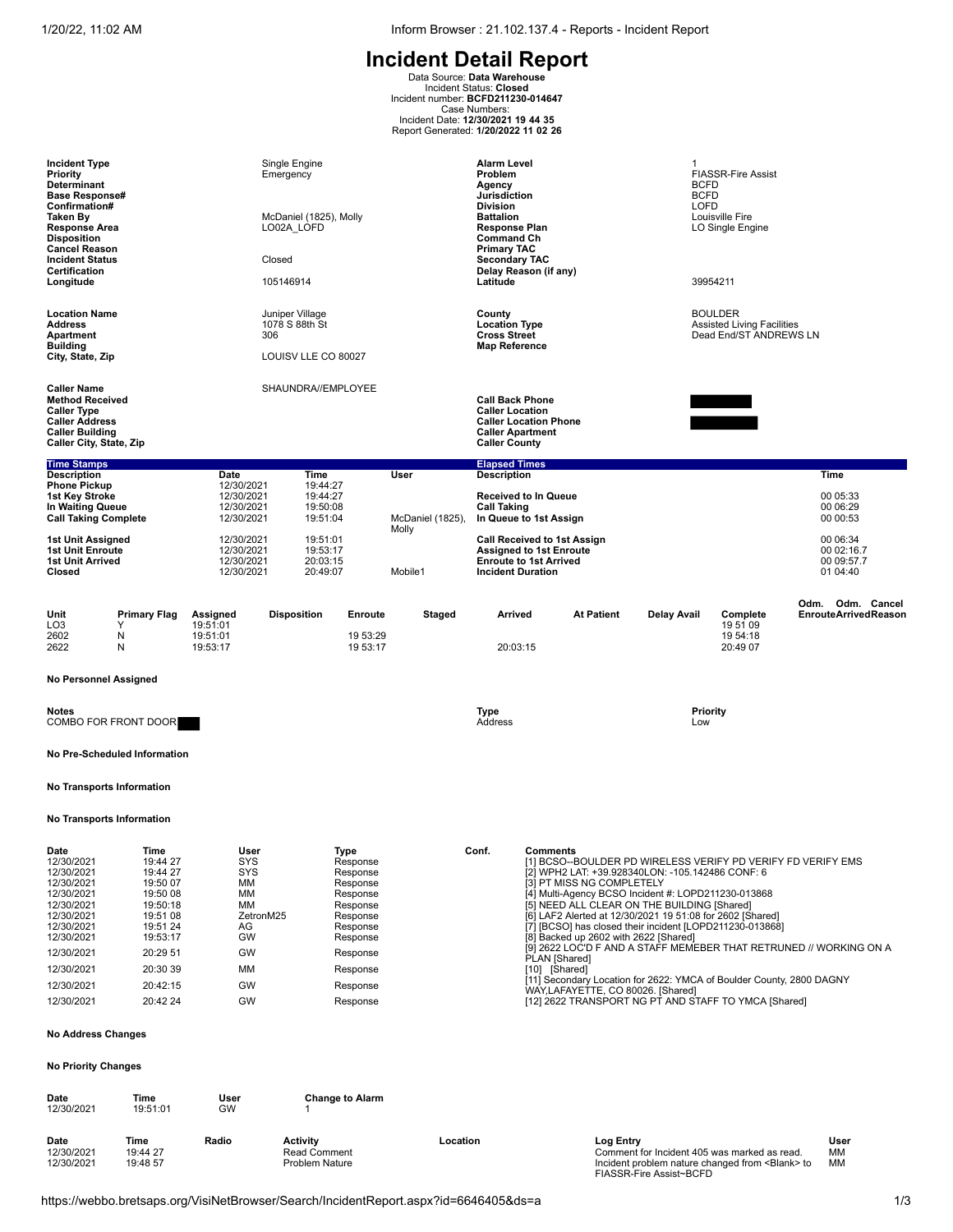### 1/20/22, 11:02 AM Inform Browser : 21.102.137.4 - Reports - Incident Report

| 12/30/2021               | 19:50 08             |                 | <b>ANI/ALI Statistics</b>                  |                                              | INT Insert:Dec 30 2021 19:44 27 / NT SendNP:Dec MM<br>30 2021 19:44:26 / WS RecvNP:Dec 30 2021<br>19:44:27 / WS Process: Dec 30 2021 19 50 08 |                 |
|--------------------------|----------------------|-----------------|--------------------------------------------|----------------------------------------------|-----------------------------------------------------------------------------------------------------------------------------------------------|-----------------|
| 12/30/2021<br>12/30/2021 | 19:50 08<br>19:50 08 |                 | MultiAgencyResponse<br><b>Read Comment</b> |                                              | Generated Inc: BCSO Inc#LOPD211230-013868<br>Comment for Incident 405 was Marked as Read.                                                     | МM<br><b>MM</b> |
| 12/30/2021               | 19:50:11             |                 | Read Incident                              |                                              | Incident 405 was Marked as Read.                                                                                                              | GW              |
| 12/30/2021               | 19:50:18             |                 | <b>Read Comment</b>                        | 1078 S 88th St                               | Comment for Incident 405 was marked as read.                                                                                                  | <b>MM</b>       |
| 12/30/2021               | 19:50:19             |                 | <b>Premise History Access</b>              |                                              | Premise History Viewed                                                                                                                        | <b>MM</b>       |
| 12/30/2021               | 19:50 33             |                 | <b>Read Comment</b>                        |                                              | Comment for Incident 405 was Marked as Read.                                                                                                  | AV              |
| 12/30/2021               | 19:50 36             |                 | <b>UserAction</b>                          |                                              | User clicked Initial Assign                                                                                                                   | GW              |
| 12/30/2021               | 19:50 37             |                 | Initial Assignment                         |                                              | The following unit(s) is (are) recommended for<br>assignment: LO3 (00:04:32), 2602 (00:10 31)                                                 | GW              |
| 12/30/2021               | 19:51 01             | 2602            | <b>DS Dispatched</b>                       | 1078 S 88th St [Juniper Village]             |                                                                                                                                               | GW              |
| 12/30/2021               | 19:51 01             | LO <sub>3</sub> | <b>DS Dispatched</b>                       | 1078 S 88th St [Juniper Village]             |                                                                                                                                               | GW              |
| 12/30/2021               | 19:51 04             |                 | <b>UserAction</b>                          |                                              | User clicked Exit/Save                                                                                                                        | <b>MM</b>       |
| 12/30/2021               | 19:51 08             |                 | <b>Read Comment</b>                        | 1078 S 88th St                               | Comment for Incident 405 was marked as read.                                                                                                  | T01COMINT05MS   |
| 12/30/2021               | 19:51 09             | LO <sub>3</sub> | IS In Service                              | 1078 S 88th St, APT 306 [Juniper<br>Village] | Unit Cleared From Incident BCFD211230-014647                                                                                                  | GW              |
| 12/30/2021               | 19:53:17             | 2622            | <b>DS Dispatched</b>                       | EXEMPLA C R\S PUBLIC RD                      |                                                                                                                                               | GW              |
| 12/30/2021               | 19:53:17             | 2622            | <b>EN Enroute</b>                          | 1078 S 88th St, APT 306 [Juniper<br>Villagel | Responding From = EXEMPLA CIR\S PUBLIC RD.                                                                                                    | GW              |
| 12/30/2021               | 19:53:17             | 2602            | Unit Backed up                             | W OAK ST\SHEADER AVE                         | Backed up with 2622                                                                                                                           | GW              |
| 12/30/2021               | 19:53 29             | 2602            | <b>EN Enroute</b>                          | 1078 S 88th St, APT 306 [Juniper<br>Village] | Responding From = W OAK ST\SHEADER AVE.                                                                                                       | GW              |
| 12/30/2021               | 19:53 54             |                 | <b>UserAction</b>                          |                                              | User clicked Exit/Save                                                                                                                        | GW              |
| 12/30/2021               | 19:54:18             | 2602            | IS In Service                              | 1078 S 88th St, APT 306 [Juniper<br>Village] | Unit Cleared From Incident BCFD211230-014647                                                                                                  | GW              |
| 12/30/2021               | 19:57 59             |                 | <b>UserAction</b>                          |                                              | User clicked Exit/Save                                                                                                                        | AV              |
| 12/30/2021               | 20:03:15             | 2622            | <b>AR Arrival</b>                          | 1078 S 88th St, APT 306 [Juniper<br>Village] |                                                                                                                                               | 2622            |
| 12/30/2021               | 20:07:46             |                 | <b>Read Comment</b>                        |                                              | Comment for Incident 405 was Marked as Read.                                                                                                  | GW              |
| 12/30/2021               | 20:07 52             |                 | Caution Note Info. Access                  |                                              | <b>Caution Note Viewed</b>                                                                                                                    | GW              |
| 12/30/2021               | 20:08 05             |                 | <b>UserAction</b>                          |                                              | User clicked Exit/Save                                                                                                                        | GW              |
| 12/30/2021               | 20:29 51             |                 | <b>Read Comment</b>                        | 1078 S 88th St                               | Comment for Incident 405 was marked as read.                                                                                                  | GW              |
| 12/30/2021               | 20:30 39             |                 | <b>UserAction</b>                          |                                              | User clicked Exit/Save                                                                                                                        | <b>MM</b>       |
| 12/30/2021               | 20:42:15             | 2622            | <b>EO Enroute Other</b>                    | YMCA of Boulder County                       | Incident ID = 6646405, 2800 DAGNY WAY<br>40013021, 105134019,                                                                                 | GW              |
| 12/30/2021               | 20:48:48             | 2622            | <b>AO Arrival Other</b>                    | YMCA of Boulder County                       | Incident ID = 6646405, 2800 DAGNY WAY<br>40 013021, -105.134019,                                                                              | GW              |
| 12/30/2021               | 20:49 07             | 2622            | IS In Service                              | 1078 S 88th St, APT 306 [Juniper<br>Village] | Unit Cleared From Incident BCFD211230-014647                                                                                                  | 2622            |
| 12/30/2021               | 20:49 07             | 2622            | <b>Response Closed</b>                     | Juniper Village                              | Response Disposition:                                                                                                                         | 2622            |

| υαισ<br>,,,,,,<br><b>Field</b><br>12/30/2021 19:44:27 Call Back Phone             | Changed From | Unanyeu lu                | neasun<br>laule<br>(Response Response Master Incident<br>Viewer) | <u>WULNSLALIUIL</u><br>BCSO-DC05 | usu<br>ΜМ |
|-----------------------------------------------------------------------------------|--------------|---------------------------|------------------------------------------------------------------|----------------------------------|-----------|
| 12/30/2021 19:44:27 Agency Name                                                   |              | <b>BCSO</b>               | (Response Incident<br>Viewer)                                    | BCSO-DC05                        | ΜМ        |
| 12/30/2021 19:44:27 Call Back Phone                                               |              |                           | (Response Incident                                               | BCSO-DC05                        | ΜМ        |
| 12/30/2021 19:44:27 Unread Comment False                                          |              | True                      | Viewer)<br>(Response Incident                                    | BCSO-DC05                        | ΜМ        |
| 12/30/2021 19:48:47 Address                                                       | (Blank)      | 1078 S 88                 | Viewer)<br>New Entry Response Master Incident                    | BCSO-DC05                        | MM        |
| 12/30/2021 19:48:48 Jurisdiction                                                  |              | <b>LOPD</b>               | (Response Response Master Incident<br>Viewer)                    | BCSO-DC05                        | MM        |
| 12/30/2021 19:48:48 Division                                                      |              | LO <sub>2</sub>           | (Response Response Master Incident<br>Viewer)                    | BCSO-DC05                        | ΜМ        |
| 12/30/2021 19:48:48 Battalion                                                     |              | Louisville PD District 2  | (Response Response Master Incident<br>Viewer)                    | BCSO-DC05                        | ΜМ        |
| 12/30/2021 19:48:48 Response Area                                                 |              | LO02A LOPD                | (Response Response Master Incident<br>Viewer)                    | BCSO-DC05                        | ΜМ        |
| 12/30/2021 19:48:48 ResponsePlanType0                                             |              | 0                         | (Response Response_Master_Incident<br>Viewer)                    | BCSO-DC05                        | ΜМ        |
| 12/30/2021 19:48:48 Address                                                       | 1078 S 88    | 1078 S 88TH ST            | Premise<br>Response_Master_Incident<br>Verified                  | BCSO-DC05                        | MM        |
| 12/30/2021 19:48:48 City                                                          |              | <b>LOUISV LLE</b>         | Updated<br>Response Master Incident<br>City                      | BCSO-DC05                        | MM        |
| 12/30/2021 19:48:48 Latitude                                                      | $\mathbf 0$  | 39954211                  | Premise<br>Response Master Incident<br>Verified                  | BCSO-DC05                        | MM        |
| 12/30/2021 19:48:48 Longitude                                                     | $\mathbf 0$  | 105146914                 | Premise<br>Response Master Incident<br>Verified                  | BCSO-DC05                        | MM        |
| 12/30/2021 19:48:48 Caller Location<br>Phone                                      |              |                           | (Response Incident<br>Viewer)                                    | BCSO-DC05                        | ΜМ        |
| 12/30/2021 19:48:50 Caller_Name                                                   |              | <b>AT&amp;T MOBILITY</b>  | (Response Response Master Incident<br>Viewer)                    | BCSO-DC05                        | ΜМ        |
| 12/30/2021 19:48:56 Jurisdiction                                                  |              | <b>BCFD</b>               | (Response Response Master Incident<br>Viewer)                    | BCSO-DC05                        | ΜМ        |
| 12/30/2021 19:48:56 Division                                                      |              | LOFD                      | (Response Response Master Incident<br>Viewer)                    | BCSO-DC05                        | MM        |
| 12/30/2021 19:48:56 Battalion                                                     |              | Louisville Fire           | (Response Response_Master_Incident<br>Viewer)                    | BCSO-DC05                        | MM        |
| 12/30/2021 19:48:56 Response Area                                                 |              | LO02A LOFD                | (Response Response_Master_Incident<br>Viewer)                    | BCSO-DC05                        | ΜМ        |
| 12/30/2021 19:48:56 ResponsePlanType0                                             |              | 0                         | (Response Response_Master_Incident<br>Viewer)                    | BCSO-DC05                        | MM        |
| 12/30/2021 19:48:57 Jurisdiction                                                  |              | <b>BCFD</b>               | (Response Response_Master_Incident<br>Viewer)                    | BCSO-DC05                        | MM        |
| 12/30/2021 19:48:57 Division                                                      |              | LOFD                      | (Response Response_Master_Incident<br>Viewer)                    | BCSO-DC05                        | ΜМ        |
| 12/30/2021 19:48:57 Battalion                                                     |              | Louisville Fire           | (Response Response Master Incident<br>Viewer)                    | BCSO-DC05                        | МM        |
| 12/30/2021 19:48:57 Response Area                                                 |              | LO02A LOFD                | (Response Response_Master_Incident<br>Viewer)                    | BCSO-DC05                        | MM        |
| 12/30/2021 19:48:57 ResponsePlanType0                                             |              | 0                         | (Response Response Master Incident<br>Viewer)                    | BCSO-DC05                        | MM        |
| 12/30/2021 19:48:57 Problem                                                       |              | <b>FIASSR-Fire Assist</b> | (Response Response_Master_Incident<br>Viewer)                    | BCSO-DC05                        | MM        |
| 12/30/2021 19:48:57 Response Plan                                                 |              | LO Single Engine          | (Response Response_Master_Incident<br>Viewer)                    | BCSO-DC05                        | ΜМ        |
| 12/30/2021 19:48:57 DispatchLevel                                                 |              | Default                   | (Response Response_Master_Incident<br>Viewer)                    | BCSO-DC05                        | ΜМ        |
| 12/30/2021 19:48:57 ResponsePlanType0                                             |              | $\mathbf{1}$              | (Response Response Master Incident<br>Viewer)                    | BCSO-DC05                        | ΜМ        |
| 12/30/2021 19:48:57 Priority Description<br>12/30/2021 19:48:57 Priority Number 0 |              | Emergency<br>1            | Response Master Incident<br>Response Master Incident             | BCSO-DC05<br>BCSO-DC05           | ΜМ<br>MM  |

| Date                          | Time | Field<br>12/30/2021 19:44:27 Call Back Phone | <b>Changed From</b> | Changed To                | Reason<br>Viewer)                        | Table<br>(Response Response_Master_Incident                              | Workstation<br>BCSO-DC05 | User<br>ΜМ |
|-------------------------------|------|----------------------------------------------|---------------------|---------------------------|------------------------------------------|--------------------------------------------------------------------------|--------------------------|------------|
|                               |      | 12/30/2021 19:44:27 Agency Name              |                     | <b>BCSO</b>               | (Response Incident                       |                                                                          | BCSO-DC05                | МM         |
|                               |      | 12/30/2021 19:44:27 Call Back Phone          |                     |                           | Viewer)<br>(Response Incident            |                                                                          | BCSO-DC05                | MМ         |
|                               |      | 12/30/2021 19:44:27 Unread Comment False     |                     | True                      | Viewer)<br>(Response Incident<br>Viewer) |                                                                          | BCSO-DC05                | MM         |
| 12/30/2021 19:48:47 Address   |      | 12/30/2021 19:48:48 Jurisdiction             | (Blank)             | 1078 S 88<br><b>LOPD</b>  |                                          | New Entry Response_Master_Incident<br>(Response Response Master Incident | BCSO-DC05<br>BCSO-DC05   | MM<br>МM   |
| 12/30/2021 19:48:48 Division  |      |                                              |                     | LO <sub>2</sub>           | Viewer)                                  | (Response Response Master Incident                                       | BCSO-DC05                | MМ         |
| 12/30/2021 19:48:48 Battalion |      |                                              |                     | Louisville PD District 2  | Viewer)                                  | (Response Response_Master_Incident                                       | BCSO-DC05                | МM         |
|                               |      | 12/30/2021 19:48:48 Response Area            |                     | LO02A LOPD                | Viewer)<br>Viewer)                       | (Response Response_Master_Incident                                       | BCSO-DC05                | мм         |
|                               |      | 12/30/2021 19:48:48 ResponsePlanType0        |                     | 0                         | Viewer)                                  | (Response Response_Master_Incident                                       | BCSO-DC05                | MМ         |
| 12/30/2021 19:48:48 Address   |      |                                              | 1078 S 88           | 1078 S 88TH ST            | Premise<br>Verified                      | Response Master Incident                                                 | BCSO-DC05                | MМ         |
| 12/30/2021 19:48:48 City      |      |                                              |                     | <b>LOUISV LLE</b>         | Updated<br>City                          | Response Master Incident                                                 | BCSO-DC05                | MМ         |
| 12/30/2021 19:48:48 Latitude  |      |                                              | $\Omega$            | 39954211                  | Premise<br>Verified                      | Response Master Incident                                                 | BCSO-DC05                | MМ         |
| 12/30/2021 19:48:48 Longitude |      |                                              | $\mathbf 0$         | 105146914                 | Premise<br>Verified                      | Response Master Incident                                                 | BCSO-DC05                | MМ         |
|                               |      | 12/30/2021 19:48:48 Caller Location          |                     |                           | (Response Incident                       |                                                                          | BCSO-DC05                | МM         |
|                               |      | Phone<br>12/30/2021 19:48:50 Caller_Name     |                     | <b>AT&amp;T MOBILITY</b>  | Viewer)<br>Viewer)                       | (Response Response Master Incident                                       | BCSO-DC05                | ΜМ         |
|                               |      | 12/30/2021 19:48:56 Jurisdiction             |                     | <b>BCFD</b>               | Viewer)                                  | (Response Response Master Incident                                       | BCSO-DC05                | <b>MM</b>  |
| 12/30/2021 19:48:56 Division  |      |                                              |                     | LOFD                      | Viewer)                                  | (Response Response_Master_Incident                                       | BCSO-DC05                | МM         |
| 12/30/2021 19:48:56 Battalion |      |                                              |                     | Louisville Fire           |                                          | (Response Response Master Incident                                       | BCSO-DC05                | мм         |
|                               |      | 12/30/2021 19:48:56 Response Area            |                     | LO02A LOFD                | Viewer)<br>Viewer)                       | (Response Response Master Incident                                       | BCSO-DC05                | мм         |
|                               |      | 12/30/2021 19:48:56 ResponsePlanType0        |                     | 0                         |                                          | (Response Response_Master_Incident                                       | BCSO-DC05                | мм         |
|                               |      | 12/30/2021 19:48:57 Jurisdiction             |                     | <b>BCFD</b>               | Viewer)<br>Viewer)                       | (Response Response_Master_Incident                                       | BCSO-DC05                | ΜМ         |
| 12/30/2021 19:48:57 Division  |      |                                              |                     | <b>LOFD</b>               |                                          | (Response Response_Master_Incident                                       | BCSO-DC05                | MМ         |
| 12/30/2021 19:48:57 Battalion |      |                                              |                     | Louisville Fire           | Viewer)<br>Viewer)                       | (Response Response_Master_Incident                                       | BCSO-DC05                | MМ         |
|                               |      | 12/30/2021 19:48:57 Response Area            |                     | LO02A LOFD                | Viewer)                                  | (Response Response_Master_Incident                                       | BCSO-DC05                | MМ         |
|                               |      | 12/30/2021 19:48:57 ResponsePlanType0        |                     | 0                         | Viewer)                                  | (Response Response Master Incident                                       | BCSO-DC05                | MМ         |
| 12/30/2021 19:48:57 Problem   |      |                                              |                     | <b>FIASSR-Fire Assist</b> | Viewer)                                  | (Response Response Master Incident                                       | BCSO-DC05                | МM         |
|                               |      | 12/30/2021 19:48:57 Response_Plan            |                     | LO Single Engine          |                                          | (Response Response Master Incident                                       | BCSO-DC05                | ΜМ         |
|                               |      | 12/30/2021 19:48:57 DispatchLevel            |                     | Default                   | Viewer)<br>Viewer)                       | (Response Response_Master_Incident                                       | BCSO-DC05                | мм         |
|                               |      | 12/30/2021 19:48:57 ResponsePlanType0        |                     | 1                         |                                          | (Response Response Master Incident                                       | BCSO-DC05                | мм         |
| 10000000110177777777777       |      |                                              |                     |                           | Viewer)                                  | .                                                                        | DOOO DOOF                |            |

https://webbo.bretsaps.org/VisiNetBrowser/Search/IncidentReport.aspx?id=6646405&ds=a 2/3